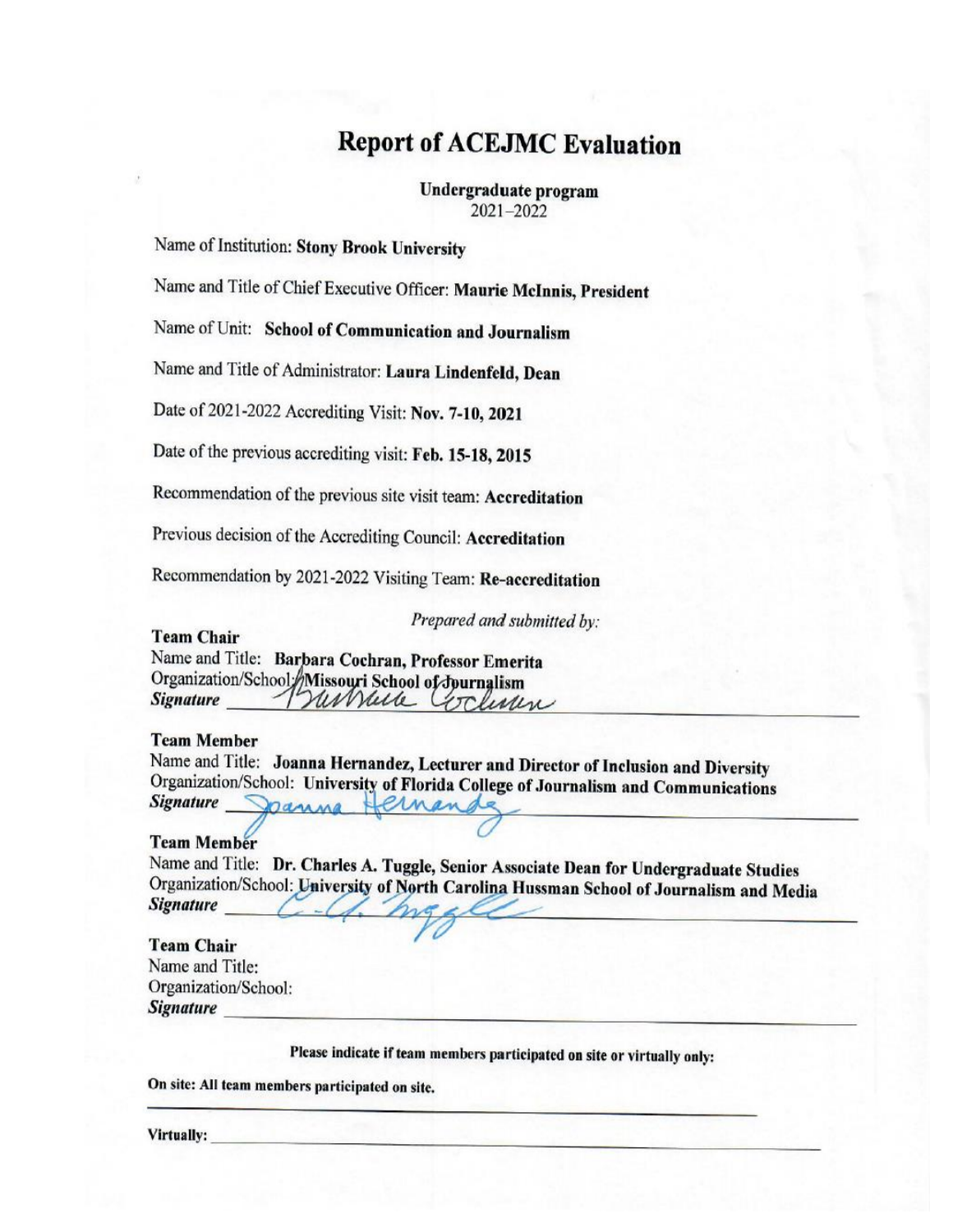*Report of evaluation of undergraduate programs for 2021-2022 Visits* 

# **PART I: General information**

**Name of Institution:** Stony Brook University

**Name of Unit:** School of Communication and Journalism

**Year of Visit:** 2021

### **1. Check regional association by which the institution now is accredited.**

- \_\_\_ Higher Learning Commission
- X Middle States Association of Colleges and Schools
- \_\_\_ New England Association of Schools and Colleges
- \_\_\_ Northwest Association of Schools and Colleges
- \_\_\_ Southern Association of Colleges and Schools
- \_\_\_ Western Association of Schools and Colleges

# **2. Indicate the institution's type of control; check more than one if necessary.**

\_\_\_ Private X Public \_\_\_ Other (specify)

#### **3. Provide assurance that the institution has legal authorization to provide education beyond the secondary level in your state. It is not necessary to include entire authorizing documents. Public institutions may cite legislative acts; private institutions may cite charters or other authorizing documents.**

The State University of New York (SUNY) was created by statute, Ch. 695 L. 1948, the provisions of which, as amended from time to time, are codified and set forth in the [Education Law, Art. 8.](https://www.suny.edu/media/suny/content-assets/documents/boardoftrustees/BOT-education-law-article--8.pdf) The New York State Board of Regents adopted the SUNY Board of Trustees' recommendation to establish a college and graduate school on Long Island on Feb. 24, 1956.

The Middle States Commission on Higher Education first [accredited](https://www.msche.org/institution/0396/) Stony Brook University in 1957 and most recently reaccredited the university in 2014.

### **4. Has the journalism/mass communications unit been evaluated previously by the Accrediting Council on Education in Journalism and Mass Communications?**

X Yes  $\overline{\phantom{0}}$  No

# **If yes, give the date of the last accrediting visit:**

February 15-18, 2015

# **5. When was the unit or sequences within the unit first accredited by ACEJMC?**

May 2015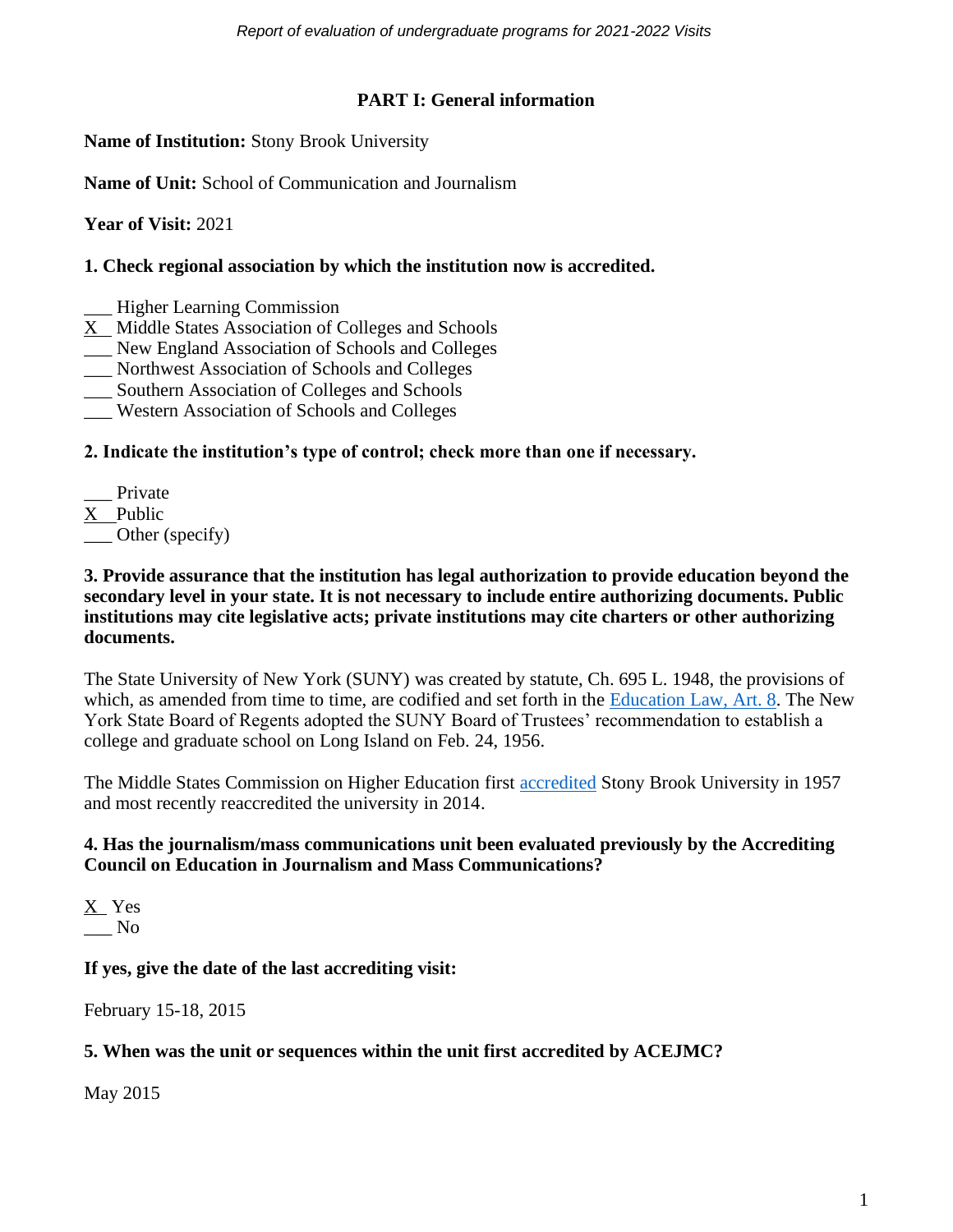# **6. Provide the unit's mission statement. Statement should give date of adoption and/or last revision.**

The School of Communication and Journalism revised its mission statement in the fall of 2020 as part of a comprehensive assessment of the School. This included a renaming of the School from its previous title, School of Journalism to its new name, School of Communication and Journalism (SoCJ). Starting in 2019, the School's leadership and faculty developed a robust vision for the future and took significant strides toward achieving that vision. We expanded the scope of the School to include a stronger research enterprise, lead the nation in critical academic disciplines, and serve to draw competitive students and faculty to the institution.

**Mission:** The School of Communication and Journalism at Stony Brook University integrates innovative approaches to research, teaching, and public service in the fields of communication and journalism with an emphasis on efforts that collaboratively address and respond to pressing societal needs.

**Vision:** The world's most complex and pressing problems require honest, inclusive, effective, fact-based communication. We envision a world that takes seriously the need for communication across all forms, platforms, and institutions.

# **7. What are the type and length of terms?**

Semesters of 14 weeks Quarters of \_\_\_\_\_ weeks Summer sessions of 6 or 8 weeks Intersessions of 3 weeks

# **8. Check the programs offered in journalism/mass communications:**

X Bachelor's degree \_\_\_ Master's degree \_\_\_ Ph.D. degree

### **9. List the specific undergraduate degrees as well as the majors or sequences being reviewed by ACEJMC.**

Bachelor of Arts in Journalism

# **10. Credit hours required by the university for an undergraduate degree: (Specify semester-hour or quarter-hour credit.)**

The university requires at least 120 semester-hours of passing work.

### **11. Give the number of credit hours students may earn for internship experience. (Specify semester-hour or quarter-hour credit.)**

Students may earn up to 6 semester-hours toward the Journalism major and up to 12 semester-hours toward their undergraduate degree.

**12. List each professional journalism or mass communications sequence or specialty offered and give the name of the person in charge.**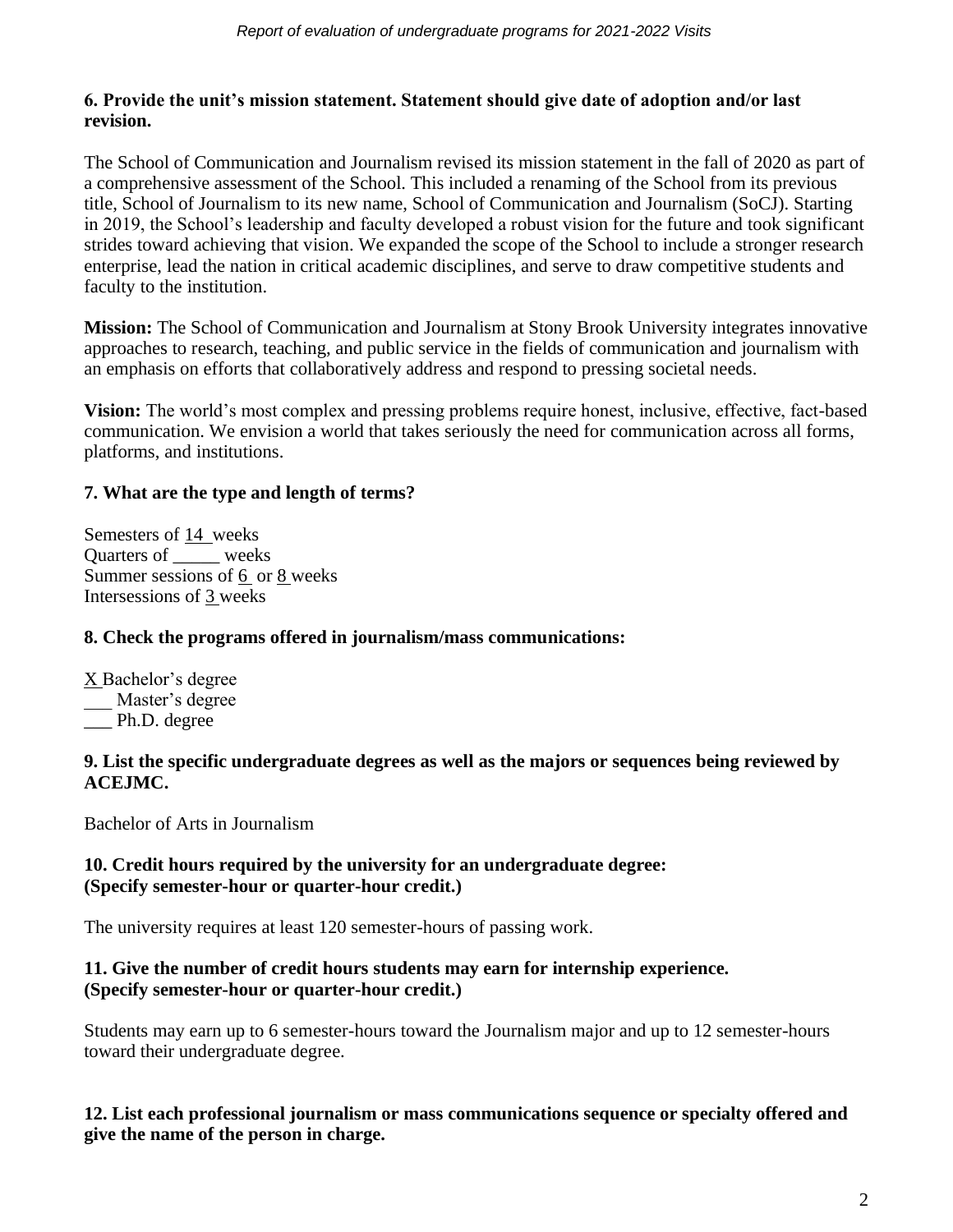Our program does not currently feature sequences or specialties. As majors advance through the Journalism program, they select one of the following courses: [JRN 311](https://www.stonybrook.edu/bulletin/current/courses/jrn/#311) Advanced Digital Journalism – Text, [JRN 312](https://www.stonybrook.edu/bulletin/current/courses/jrn/#312) Advanced Digital Journalism – Audio, or [JRN 313](https://www.stonybrook.edu/bulletin/current/courses/jrn/#313) Advanced Digital Journalism – Video. Journalism majors and minors receive a well-rounded education that enables them to report in a variety of mediums.

## **13. Number of full-time students enrolled in the institution:**

17,999 undergraduates 8,609 graduate students

### **14. Number of undergraduate majors in the accredited unit, by sequence and total (if the unit has pre-major students, list them as a single total):**

The SoCJ currently has 207 undergraduate majors. We do not have separate tracks in the journalism major.

**15. Number of students in each section of all skills courses (newswriting, reporting, editing, photography, advertising copy, broadcast news, public relations writing, etc.). List enrollment by section for the term during which the visit will occur and the preceding term. Include a separate list for online skills courses, which also must meet the 20-1 ratio. (The Council has ruled that campaigns courses are exempt from the 20-1 ratio.)**

# **Fall 2021\***

\*provisional pending audit and potential adjustments for compliance with vaccination policy

|            |                                                                 |                 |                     | Enrl | Enrl           |
|------------|-----------------------------------------------------------------|-----------------|---------------------|------|----------------|
| <b>CRS</b> | <b>Course Title</b>                                             | Sctn            | <b>Building</b>     | Cap  | Tot            |
| 116        | Intro to Digital Journalism                                     | 02              | <b>MELVILLE LBR</b> | 18   | 18             |
| 116        | Intro to Digital Journalism                                     | 03              | <b>MELVILLE LBR</b> | 18   | 18             |
| 207        | Media Writing                                                   | 01              | <b>MELVILLE LBR</b> | 20   | 17             |
| 216        | Intermed. Digital Journalism                                    | 01              | <b>MELVILLE LBR</b> | 16   | 16             |
| 216        | Intermed. Digital Journalism                                    | L <sub>01</sub> | <b>MELVILLE LBR</b> | 16   | 16             |
| 216        | Intermed. Digital Journalism                                    | 02              | <b>MELVILLE LBR</b> | 16   | 15             |
| 216        | Intermed. Digital Journalism                                    | L <sub>02</sub> | <b>MELVILLE LBR</b> | 16   | 15             |
| 217        | Journalistic Reporting & Writing                                | 01              | <b>MELVILLE LBR</b> | 18   | 15             |
| 217        | Journalistic Reporting & Writing                                | 03              | <b>MELVILLE LBR</b> | 18   | 19             |
| 311        | Adv. Digital Journalism - Text                                  | 02              | <b>MELVILLE LBR</b> | 10   | 10             |
| 312        | Adv Digital Journalism - Audio                                  | 01              | <b>MELVILLE LBR</b> | 10   | 9              |
| 313        | Adv Digital Jrn--Audio-Visual<br>Special Topics in Journalism - | 01              | <b>MELVILLE LBR</b> | 9    | 9              |
| 390        | Weathercasting                                                  | 02              | <b>ED COMM CTR</b>  | 15   | 14             |
| 487        | <b>Independent Study</b>                                        | <b>T01</b>      | <b>ONLINE</b>       | 10   | $\mathbf{1}$   |
| 487        | <b>Independent Study</b>                                        | T <sub>02</sub> | <b>MELVILLE LBR</b> | 10   | 8              |
| 488        | Internship                                                      | <b>T01</b>      | <b>ONLINE</b>       | 15   | $\overline{4}$ |
| 489        | Specialized Internship                                          | <b>T30</b>      | <b>ONLINE</b>       | 10   | 1              |
| 490        | Senior Project                                                  | 01              | <b>MELVILLE LBR</b> | 15   | 14             |
| 490        | Senior Project                                                  | 02              | <b>MELVILLE LBR</b> | 15   | 12             |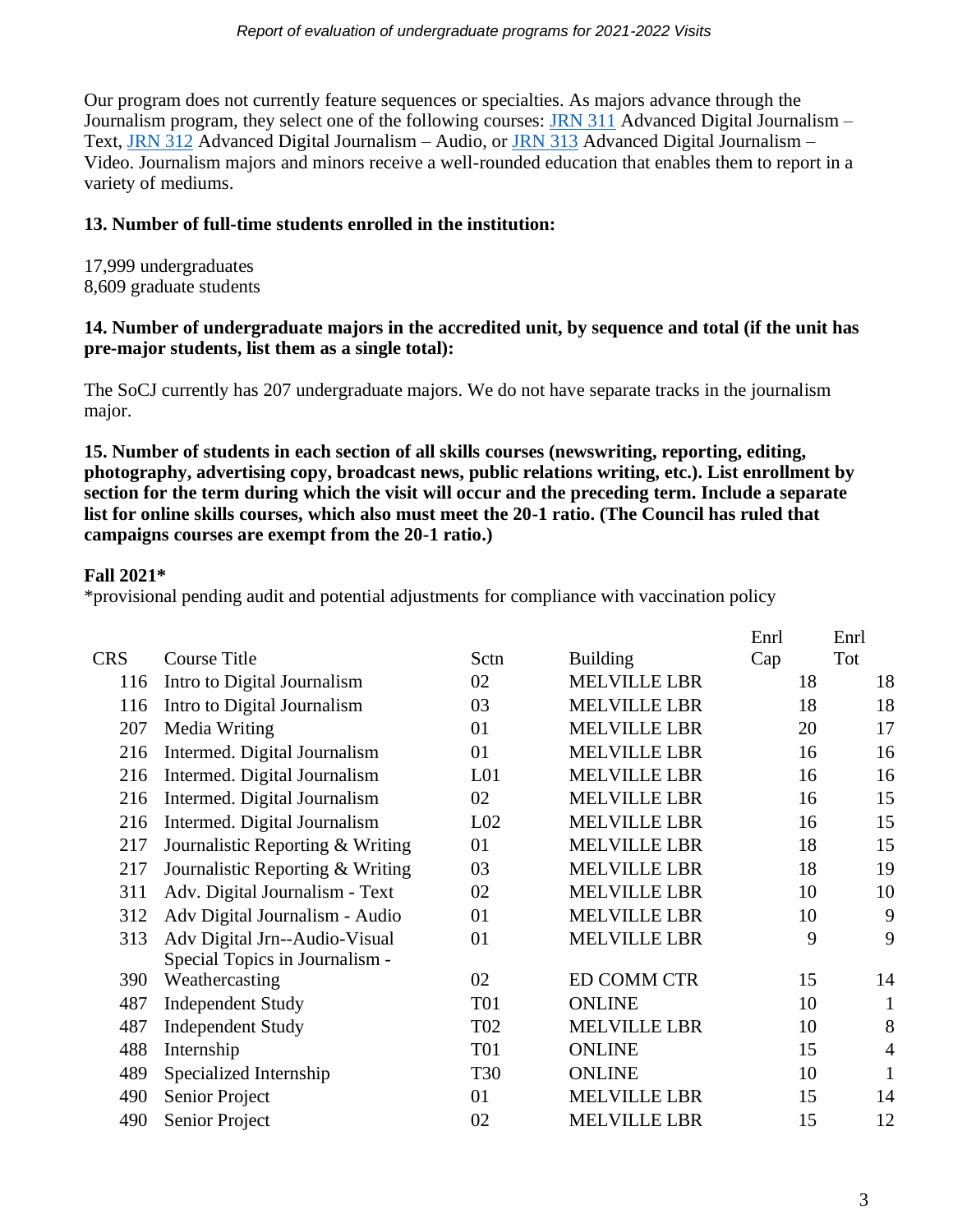| <b>CRS</b> | <b>Course Title</b>              | <b>Building</b>               | Enrl Tot       |
|------------|----------------------------------|-------------------------------|----------------|
| 116        | Intro to Digital Journalism      | <b>ONLINE</b>                 | 20             |
| 116        | Intro to Digital Journalism      | <b>ONLINE</b>                 | 20             |
| 207        | Media Writing                    | <b>ONLINE</b>                 | 11             |
|            |                                  | <b>MELVILLE</b>               |                |
| 216        | Intermed. Digital Journalism     | <b>LBR</b>                    | 12             |
|            |                                  | <b>MELVILLE</b>               |                |
| 216        | Intermed. Digital Journalism     | <b>LBR</b>                    | 12             |
|            |                                  | <b>MELVILLE</b>               |                |
| 216        | Intermed. Digital Journalism     | LBR                           | 12             |
|            |                                  | <b>MELVILLE</b>               |                |
| 216        | Intermed. Digital Journalism     | <b>LBR</b>                    | 12             |
| 217        | Journalistic Reporting & Writing | <b>ONLINE</b>                 | 17             |
| 217        | Journalistic Reporting & Writing | <b>ONLINE</b>                 | 15             |
| 311        | Adv. Digital Journalism - Text   | <b>ONLINE</b>                 | 13             |
|            |                                  | <b>MELVILLE</b>               | 3              |
| 312        | Adv Digital Journalism - Audio   | <b>LBR</b><br><b>MELVILLE</b> |                |
| 313        | Adv Digital Jrn--Audio-Visual    | <b>LBR</b>                    | 8              |
|            |                                  | <b>ED COMM</b>                |                |
| 372        | Introduction to Weathercasting   | <b>CTR</b>                    | 6              |
|            |                                  | <b>ED COMM</b>                |                |
| 373        | <b>Advanced Weathercasting</b>   | <b>CTR</b>                    | 6              |
|            |                                  | <b>MELVILLE</b>               |                |
| 434        | Photojournalism                  | <b>LBR</b>                    | 9              |
|            |                                  | <b>MELVILLE</b>               |                |
| 487        | <b>Independent Study</b>         | <b>LBR</b>                    | 10             |
|            |                                  | <b>MELVILLE</b>               |                |
| 487        | <b>Independent Study</b>         | <b>LBR</b>                    | 11             |
| 488        | Internship                       | <b>TBA</b>                    | 11             |
| 489        | Specialized Internship           | <b>ONLINE</b>                 | 7              |
| 489        | Specialized Internship           | <b>TBA</b>                    | $\tau$         |
| 490        | Senior Project                   | <b>ONLINE</b>                 | $\overline{2}$ |
| 490        | Senior Project                   | <b>ONLINE</b>                 | 18             |
| 490        | <b>Senior Project</b>            | <b>ONLINE</b>                 | 14             |
|            |                                  | <b>MELVILLE</b>               |                |
| 490        | Senior Project                   | <b>LBR</b>                    | 7              |

**Spring 2021 (As a result of the COVID-19 pandemic, a number of courses that are not typically taught online were taught virtually.)**

### **16. Total expenditures planned by the unit for the 2021–2022 academic year:** \$2,242,171

**Give percentage increase or decrease in three years:** + 11%

**Amount expected to be spent this year on full-time faculty salaries:** \$1,422,569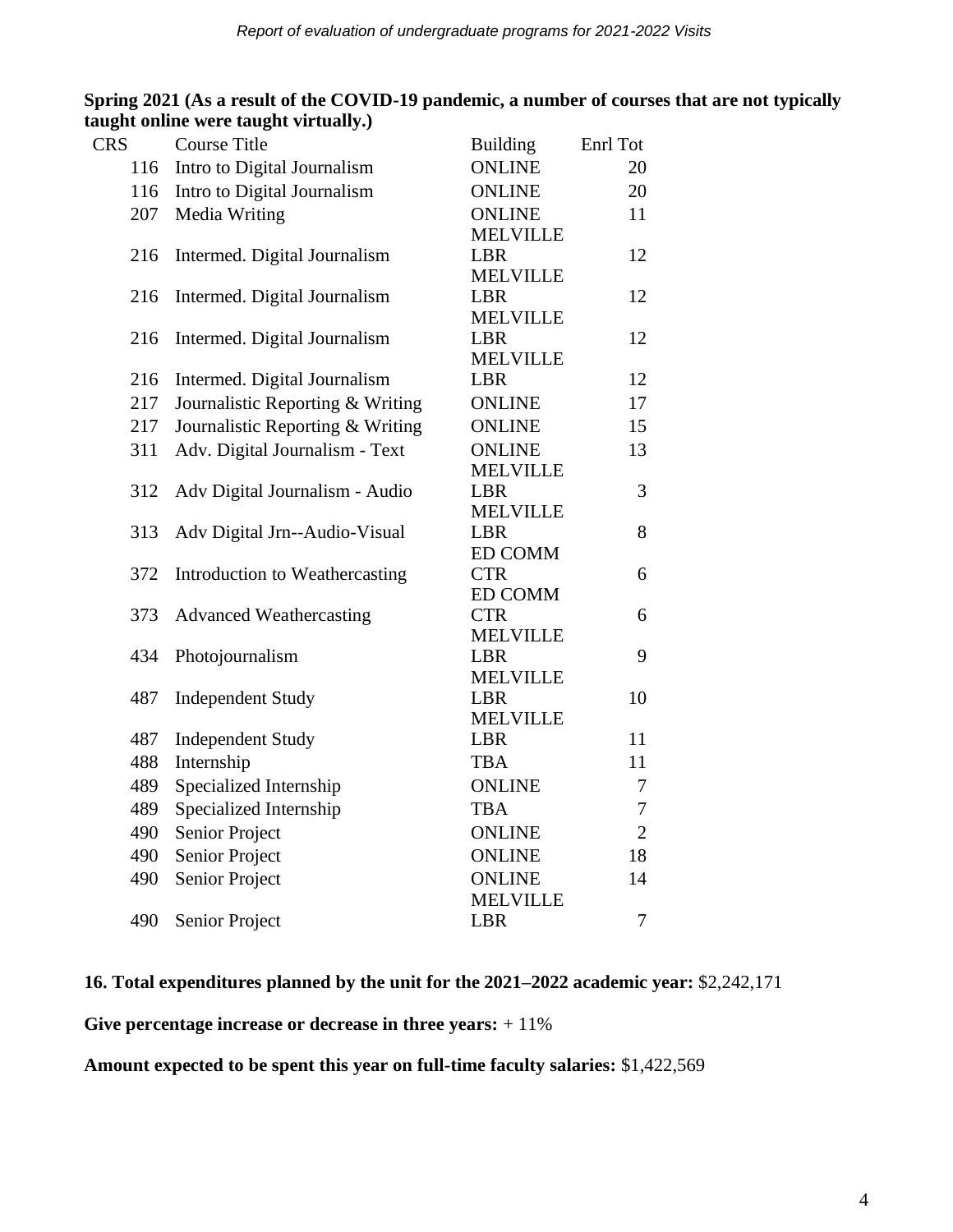### **17. List name and rank of all full-time faculty in the accredited unit in fall 2021. (Full-time faculty refers to those defined as such by the university.) Identify those not teaching because of leaves, sabbaticals, etc.**

### **Full-time faculty**

- 1.Laura Lindenfeld (PhD), Dean of the School of Communication and Journalism, Executive Director of the Alda Center for Communicating Science, Vice Provost for Academic Strategy and Planning
- 2.Irene Virag (MS), Associate Dean, Undergraduate Director, and Lecturer
- 3.Howard Schneider (MS), Professor and Executive Director of the Center for News Literacy
- 4.Pablo Calvi (PhD), Associate Professor
- 5.Charles Haddad (MA), Associate Professor
- 6.Jonathan Sanders (PhD), Associate Professor
- 7.Barbara Selvin (MS), Associate Professor and Faculty Governance Lead
- 8.Ruobing Li (PhD), Assistant Professor
- 9.Zachary Dowdy (MS), Assistant Professor of Practice
- 10.Rick Ricioppo (MS), Assistant Professor of Practice
- 11.Sreenath Sreenivasan (MS), Loeb Visiting Professor of Digital Innovation
- 12.Jonathan Anzalone (PhD), Lecturer and Assistant Director of the Center for News Literacy

# **Affiliated faculty**

**These individuals are full-time faculty and staff in the Alda Center for Communicating Science who applied, and were approved, for the title of [affiliated faculty member](https://drive.google.com/file/d/1RTazkPXfDJcNMEzeotsMol9Rz7jMfzFP/view?usp=sharing) in the School of Communication and Journalism. They've taught several JRN courses, including JRN 120: Fundamentals of Public Speaking and JRN 365: Talking Science.** 

- 1.Elizabeth Bojsza (MFA), Assistant Professor of Practice
- 2.Radha Ganesan, (PhD), Assistant Professor of Practice
- 3.Brenda Hoffman, (PhD), Assistant Professor of Practice
- 4.Claire Holesovsky (MS), Science Communication Specialist
- 5.Lori Kie (MA), Communications Manager
- 6.Nicole Leavey, PhD, Assistant Professor of Practice
- 7.Nancee Moes (MFA), Lecturer
- 8.Susmita Pati (MD, MPH), Chief Medical Program Advisor
- 9.Josh Rice (MFA), Lecturer
- 10.Ken Weitzman (MFA), Lecturer

#### **18. List names of part-time/adjunct faculty teaching at least one course in fall 2021. Also list names of part-time faculty teaching spring 2021. Fall 2021**

1.J.D. Allen 2.Rodney Carveth 3.George Giokas 4.Patrick Jones 5.Judah Mahay 6.Pamela Matzner 7.Christina SanInocencio 8.Trevor Setvin 9.Terry Sheridan

# **Spring 2021**

1.J.D. Allen 2.George Giokas 3.Judah Mahay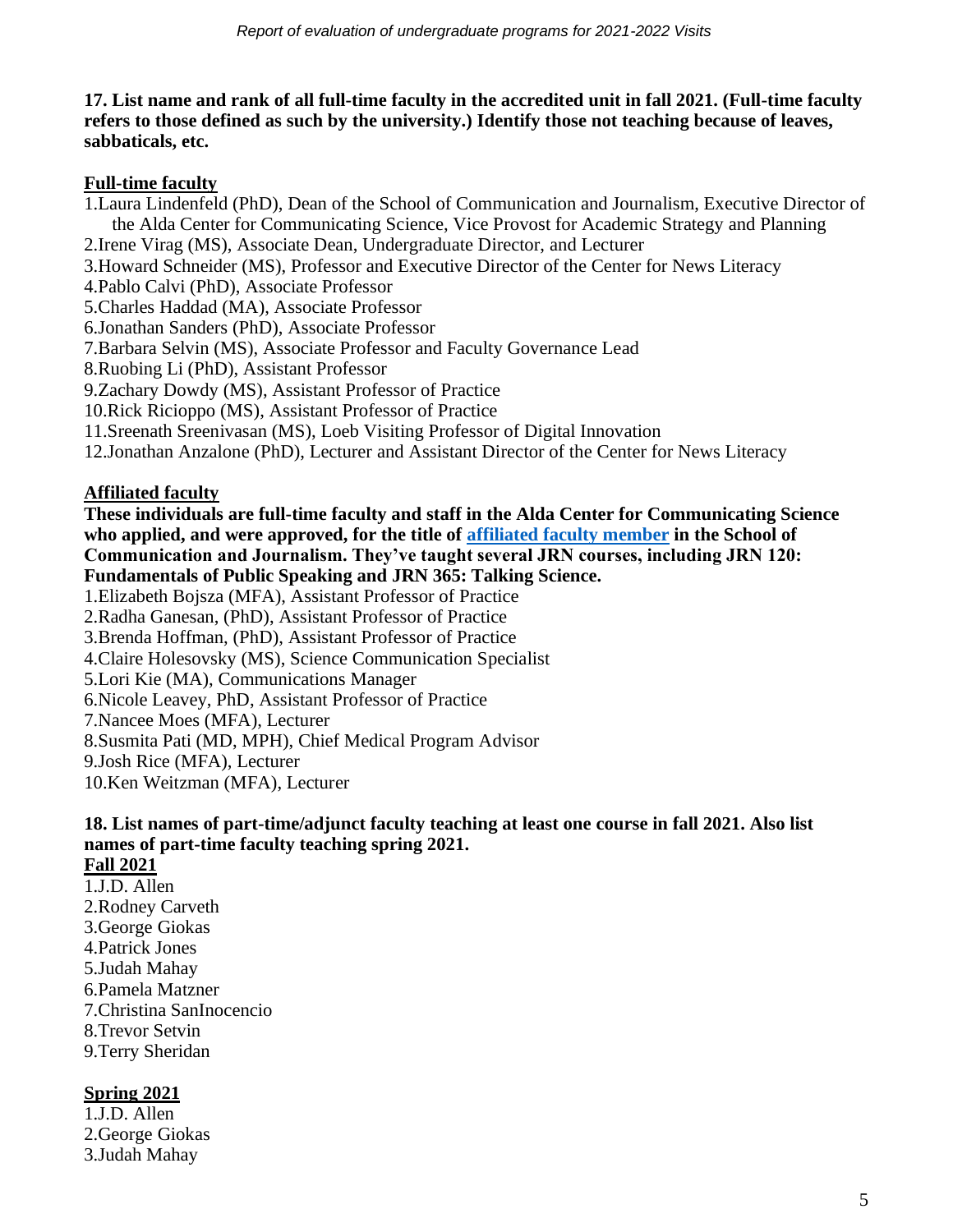# 4.Christina SanInocencio

5.Terry Sheridan

# **19. Schools on the semester system:**

For each of the last two academic years, please give the number and percentage of graduates who earned 72 or more semester hours outside of journalism and mass communications.

> 72 or more semester hours outside of journalism and mass communications

| Year                       | Total<br>Graduates | Number<br>in Compliance | Percent    |
|----------------------------|--------------------|-------------------------|------------|
| 2020-2021<br>academic year | <u>55</u>          | <u>55</u>               | <u>100</u> |
| 2019-2020<br>academic year | $\underline{60}$   | <u>60</u>               | <u>100</u> |
| 2018-2019<br>academic year | 43                 | 43                      | 100        |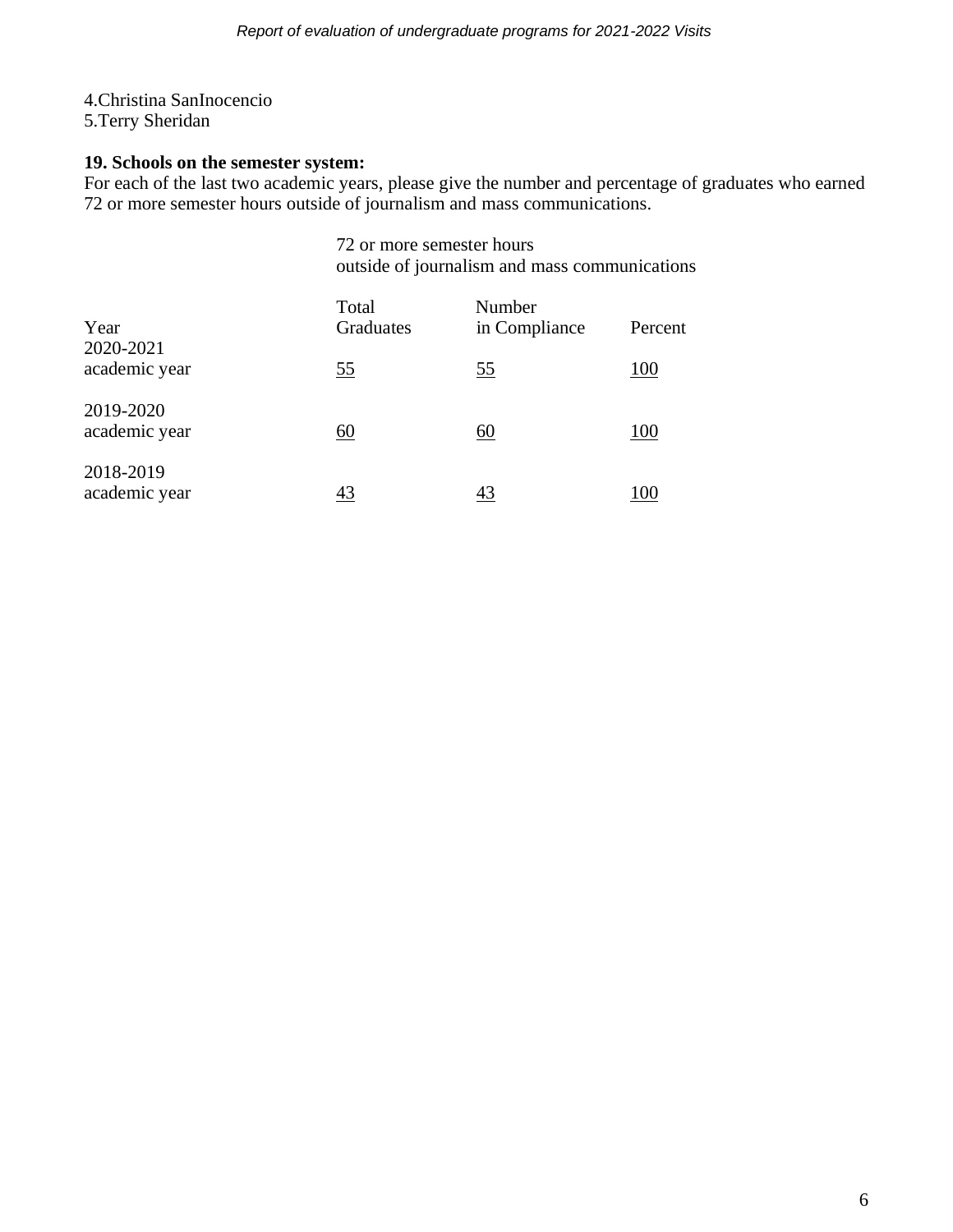# **PART II — Standard 1: Mission, Governance and Administration**

### **Unit performance with regard to indicators:**

### **a). The unit has a written mission statement and a written strategic or long-range plan that provides vision and direction for its future, identifies needs and resources for its mission and goals and is supported by university administration outside the unit. The unit annually updates its data on the ACEJMC searchable database website [\(https://lookup.acejmc.org\)](https://lookup.acejmc.org/).**

The School of Communication and Journalism was founded at Stony Brook University in 2006 and accredited for the first time in 2015. It is the only school of communication and journalism in the State University of New York system, although there is a Communication Department at SUNY Buffalo State, which is a member of ACEJMC. Located midway between Manhattan and the eastern tip of Long Island, Stony Brook University was built in the second half of the  $20<sup>th</sup>$  century to serve the growing population in the area. Proximity to media companies in New York City gives the school access to accomplished professionals and rich internship opportunities. The university is one of four Research 1 institutions in the SUNY system and considers itself a leader in STEM education.

The school has about 200 students and 12 full-time faculty and offers a Bachelor of Arts in Journalism degree. The school is affiliated with three centers: the Center for News Literacy, the Alan Alda Center for Communicating Science and the Marie Colvin Center for International Reporting.

In 2019, the school underwent a major change in leadership and direction that meant journalism would no longer be the sole focus of the school. The change was in response to financial trends that showed spending per student in the School of Journalism was about twice the spending per student in other programs across campus. University administration leaders believed the school must find a way to bring those costs down or risk closing the school.

The founding dean stepped down to work full-time as the executive director of the Center for News Literacy and the executive director of the Alda Center was appointed as dean. The new dean took steps to address the budget concerns. Those steps included adding a new bachelor of science degree in mass communication, creating a new class with multiple sections that would bring in general education revenue, streamlining the curriculum and reducing the number of adjunct faculty, among other measures. The dean, administrators and faculty developed a new mission statement and strategic plan. The school changed its name from the School of Journalism to the School of Communication and Journalism to reflect the new mass communication major beginning in the fall 2021 semester.

The mission statement says: "The School of Communication and Journalism at Stony Brook University integrates innovative approaches to research, teaching and public service in the fields of communication and journalism with an emphasis on efforts that collaboratively address and respond to pressing societal needs." The written strategic plan lists 11 goals addressing curriculum, faculty development, an inclusive culture, improved student experience and more.

### **b). The unit has policies and procedures for substantive faculty governance that ensure faculty oversight of educational policy and curriculum.**

As authorized by the SUNY Board of Trustees, the University Senate is the overarching governance body for faculty across the campus. The school follows the guidelines set by the University Senate and does not have its own bylaws. The school is also part of the College of Arts and Sciences Senate for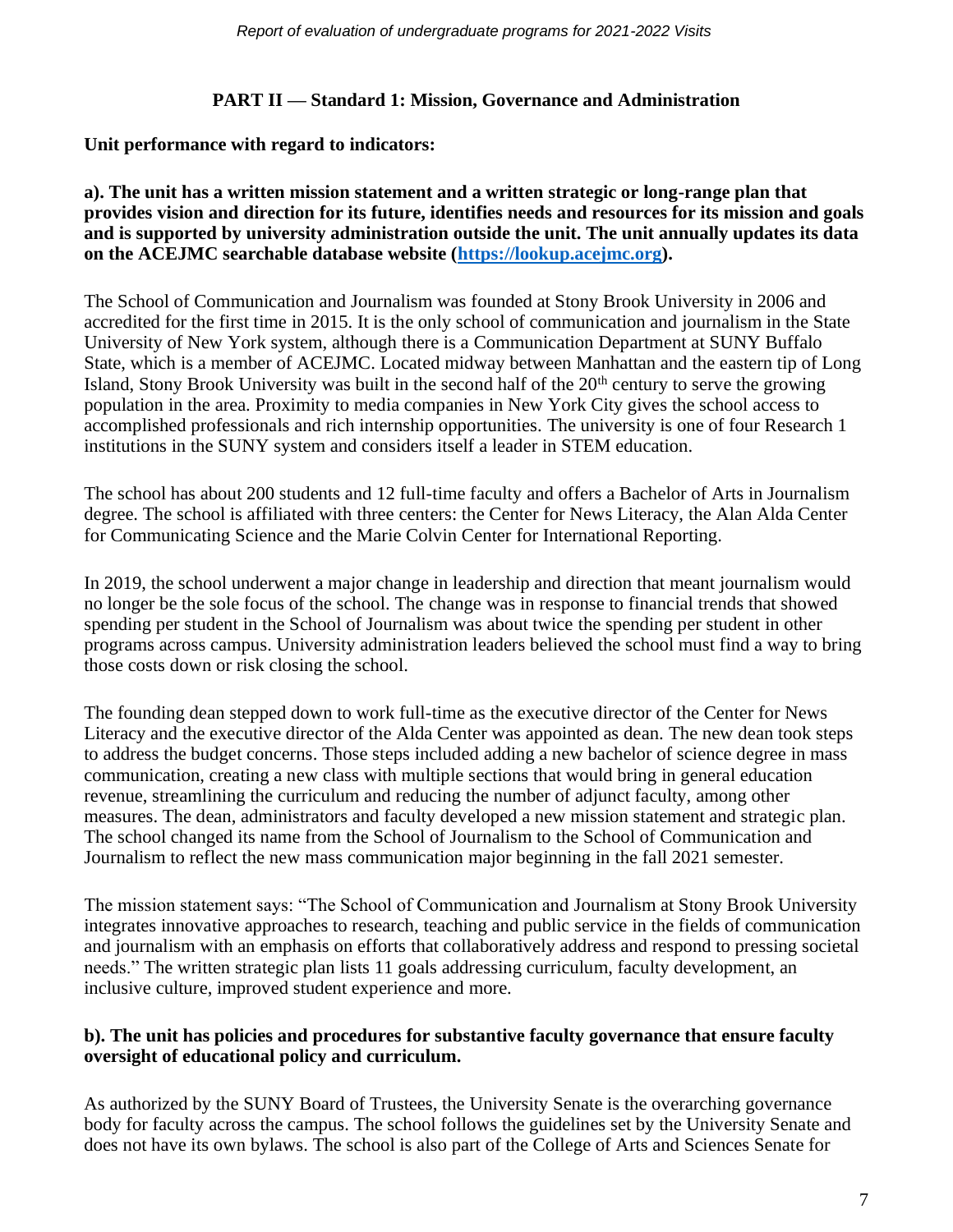academic affairs. It has a representative to each body.

The dean meets once a month with journalism faculty, affiliated faculty from the Alda Center and staff for both. The journalism faculty meet separately every three weeks or more often as needed. The dean attends those meetings when invited. In 2019, the faculty elected one of its members to serve as faculty governance lead. She organizes faculty meetings and sets the agenda and represents the faculty to the school's and university's administration. Adjuncts are invited to attend and all have full voting privileges except on matters of promotion and tenure, which are decided by tenured faculty only. Standing faculty committees work on alumni relations, curriculum, diversity, internships, assessment, technology and more. All faculty are required to serve on at least one committee and part-time faculty are encouraged to join committees as well. Committees meet at least once a semester. Conversations with faculty showed some committees are very active and ad hoc committees are formed to address such issues as best practices for online teaching during the pandemic.

### **c). The unit's administration provides effective leadership within the unit and effectively represents it in dealings with university administration outside the unit and constituencies external to the university**.

The dean is both the chief administrator of the school and the executive director of the Alda Center. She was appointed interim dean in 2019 to replace the founding dean and then named on a permanent basis in February 2020. For 18 months during the pandemic, she also served as Vice Provost for Academic Strategy and Planning. She reports to the provost, who in turn reports to the university president.

Upon taking the position in 2019, the dean conducted an assessment that led to a new mission statement and strategic plan, expansion of the curriculum and a renaming of the school. In response to the concerns about the school's budget and stagnant enrollment, she initiated the process for a new degree, introduced a new class that helps students from across campus meet a public speaking requirement and also brought new revenue to the school and eliminated classes with a history of low enrollment. With her help, faculty developed a new curriculum that streamlined courses, eliminated pre-requisites and helped transfer students complete their degrees in less time. She also embarked on an ambitious effort at fund-raising to bring new financial support to the school.

The COVID pandemic erupted the same month that her appointment as dean was made permanent. She led faculty and staff in adapting to teaching students online, with purchases of new equipment, creation of web pages to support students, modification of newsroom and studio spaces for safety and other measures to ensure continuity. In addition to her focus on the school, she assisted the interim provost and oversaw the COVID Academic Affairs Emergency Task Force, which helped keep the school's practices aligned with the university's and provided high-level visibility for the school's needs.

The journalism faculty were unanimous in requesting the permanent appointment of the dean. Some of the veteran faculty were watchful about how journalism would fare with plans to add the mass communication degree. After two years, the faculty expressed satisfaction and feels respected by the dean. They are grateful for her efforts to obtain more resources. They also believe she has assembled a good administrative team.

Administrators from other schools and colleges across campus expressed admiration for the dean's accomplishments in addressing the school's budget problems, acting in a collegial manner to partner with other schools, generating new donations and bringing the school more into alignment with the rest of the university.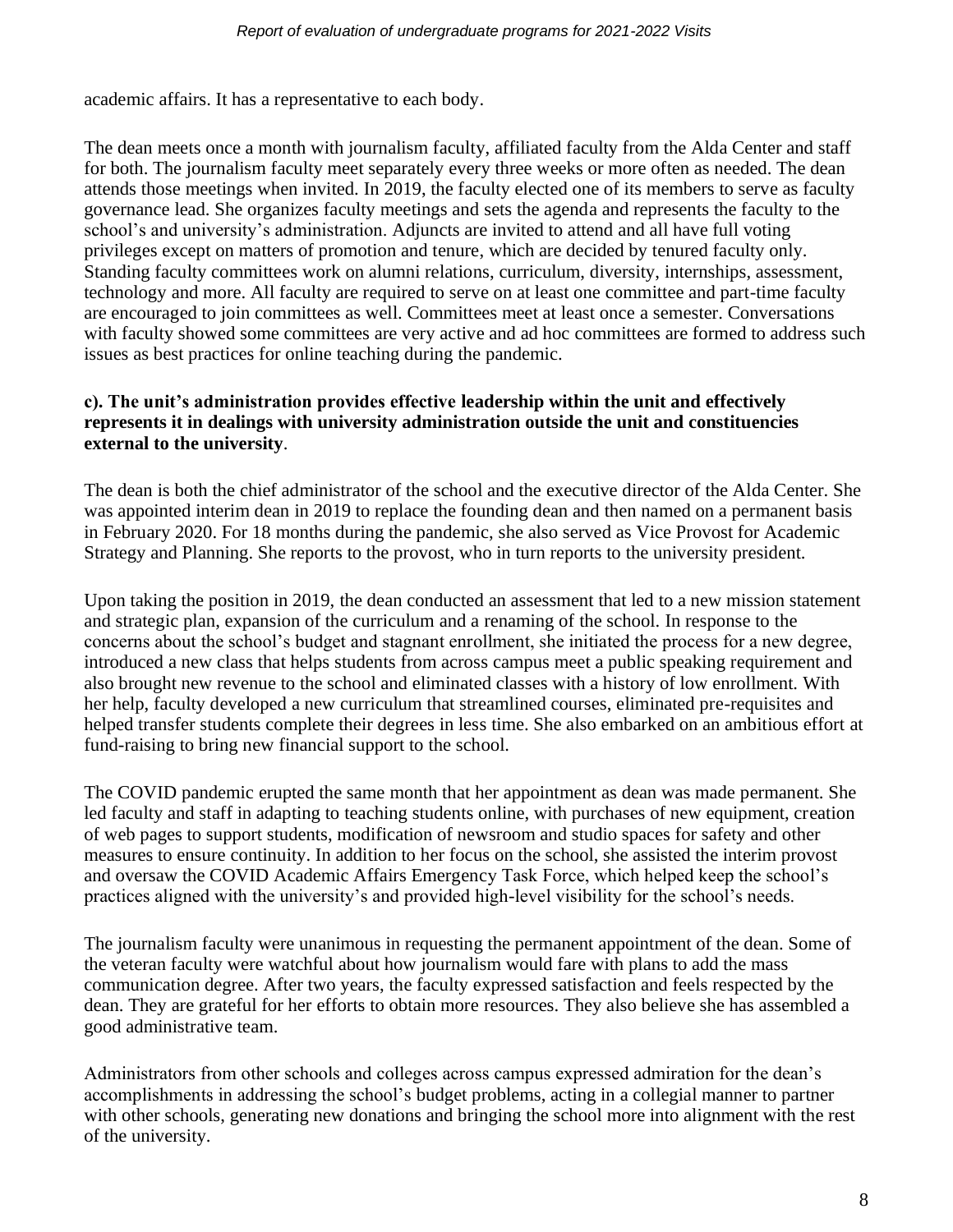The provost said the school is doing very well and is well regarded within the university. He expressed great enthusiasm for the future of the school, especially as it develops programs in mass communication and science communication. He said he sees an opportunity for the school to become the premier institution in the nation for science communication, which would fit well into a university focused on STEM.

Members of the Professional Advisory Board, many of whom were recruited by the founding dean, expressed confidence in the new dean and a belief that she could take the school to new levels.

## **d). The institution and/or the unit defines and uses a process for selecting and evaluating its administrators.**

At Stony Brook, the provost appoints deans after soliciting nominations and input from campus leadership and the faculty of the unit involved. If there is ample notice from an incumbent dean of an intention to step down, a search is conducted and the candidate is selected. In the case of the school, the founding dean gave two months' notice of his intention to step down, so the provost solicited nominations and input for an interim appointee. The executive director of the Alda Center, who holds the rank of full professor, was selected and began serving as interim dean in 2019. An interim appointee can serve until a search is completed. The provost determines whether to conduct an external search, which is done by an outside firm, or an internal one. Based on positive results under the interim dean, the provost decided to conduct an internal search. The faculty wrote to the provost, asking him to waive the national search and to appoint the interim dean. After meeting with the faculty, who unanimously supported the appointment, the interim dean was appointed to a five-year term as dean, effective March 1, 2020.

Deans report to the provost and are evaluated annually. Deans serve for five-year terms. At the time of reappointment, the provost solicits feedback from faculty, peers and others and reappoints based on performance. Deans are not members of the union and serve at the pleasure of the university president.

### **e). Faculty, staff and students have avenues to express concerns and have them addressed.**

Most issues and concerns are handled within the school by the dean and associate dean. Faculty and staff who cannot resolve labor disputes within the school can seek assistance from the Office of Human Resource Services or the Office of Employee and Labor Relations. The Office of Equity and Access handles discrimination and sexual harassment complaints. The university also has an Ombudsman's Office which offers mediation services to faculty, staff and students.

The school created a Build Better SoCJ Workshop to address student concerns in the wake of Black Lives Matters protests in the summer of 2020 and bring those concerns to the attention of faculty. The workshop has continued through three semesters and provides a forum for students from minority communities to surface issues.

In academic disputes, students must speak first to the instructor and then to the associate dean before filing a grievance. Grievances must be filed in writing using a university form and are resolved by a committee. Suspected violations of academic integrity can be reported in an online form to the Academic Judiciary Office, which then conducts an investigation. If found to have committed a violation, students can appeal and receive a hearing before a five-member committee. There is a process for students who are found to have committed a violation to take a non-credit course in academic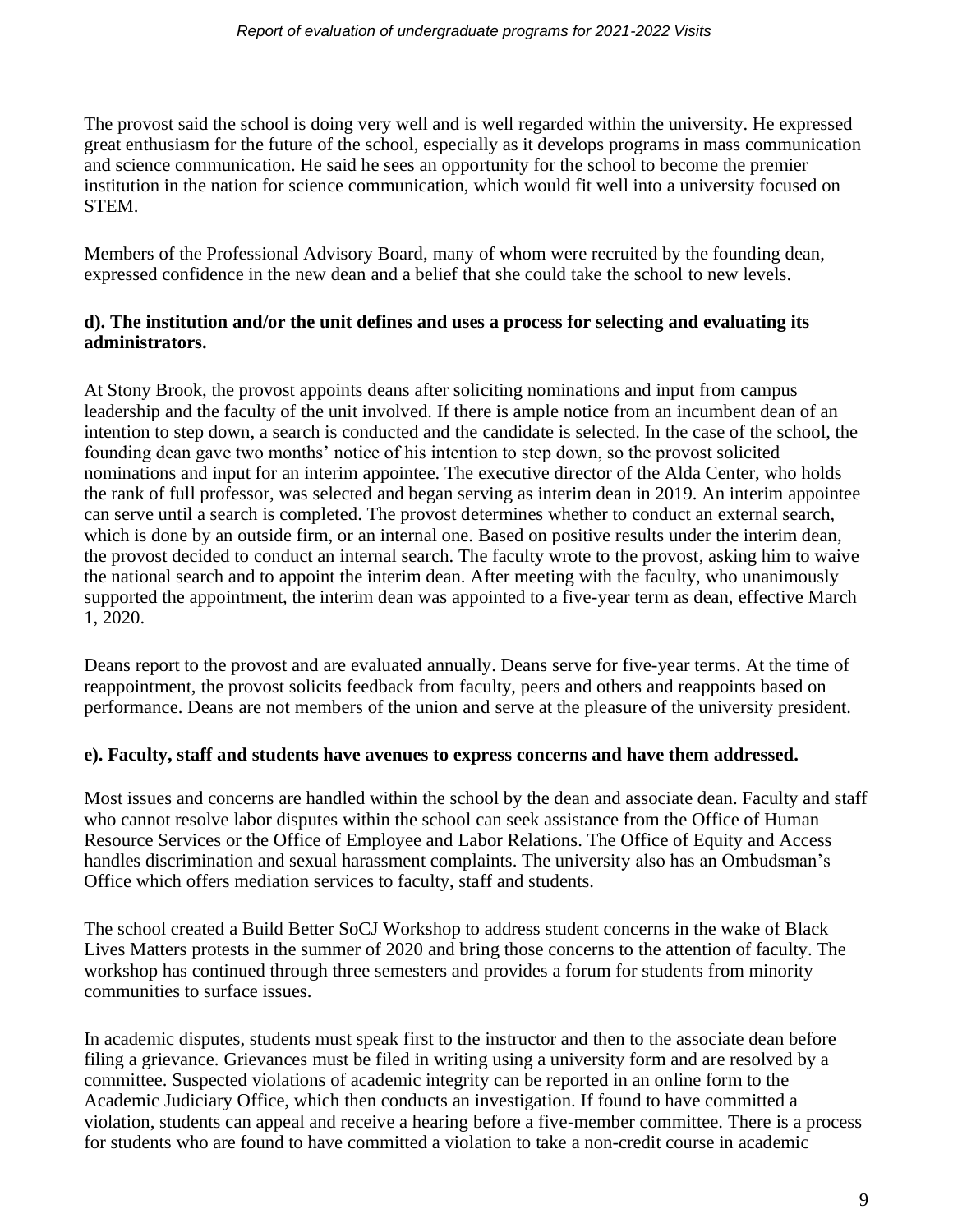integrity and have the violation removed from their record and then to re-take the course in question to receive a non-failing grade. School of Communication and Journalism students are expected to pass all courses in their major and minor with a grade of C or higher. Any student who earns a C- or less in three courses cannot continue in the program. They can appeal to the dean.

# **SUMMARY:**

Four years into the period under review, the school made a dramatic shift in leadership, direction and even its name. Just two years later, it is possible to say the school is on a positive trajectory. The new dean has brought financial stability to the school and built bridges to the rest of the university. In the process, journalism education has been preserved and updated with a new curriculum, all while dealing with the challenges COVID has presented to society in general and higher education in particular.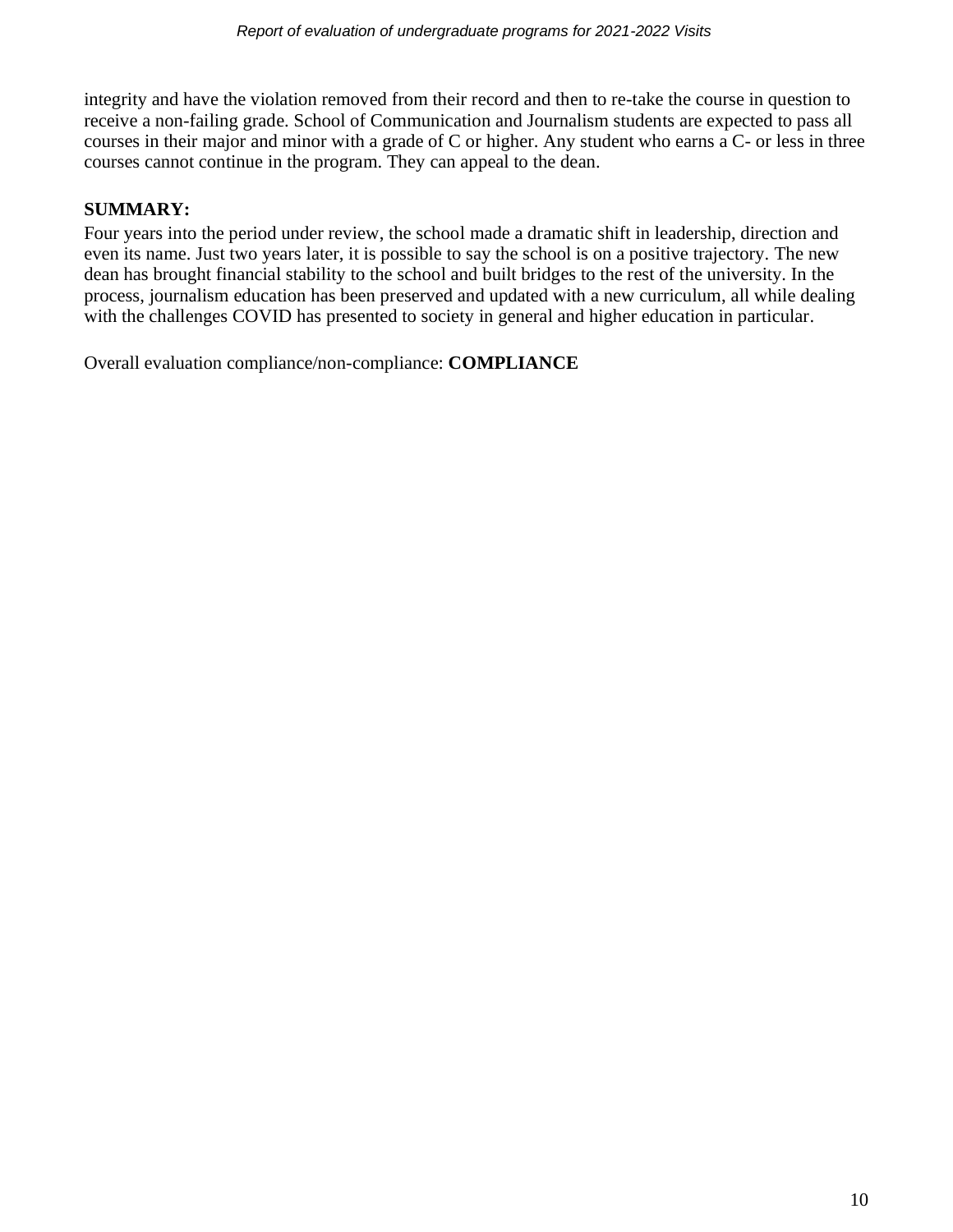## **PART II — Standard 2: Curriculum and Instruction**

### **Unit performance with regard to indicators:**

Discussions of indicators b, c and e must describe and evaluate the individual academic sequences in the unit.

**a). The unit requires that students take a minimum of 72 semester credit hours (or 104 quarter credit hours) required for a baccalaureate degree outside of journalism and mass communications and meet the liberal arts and sciences-general education requirements of the institution. ACEJMC expects at least 95 percent of the graduating classes in the two academic years preceding an accreditation visit to meet this requirement.**

The school rolled out a new curriculum three semesters prior to the site visit. Students are required to complete 42 JRN credits, (more than any major other than engineering) in addition to a specified POLI (political science) class. School officials note that students have no problem enrolling in POLI 102 because it is a very large class. Of the 42 internal hours, 33 are proscribed as all students take the same 11 classes, all of which are taught every semester. In addition, student may choose between text, audio and video versions of Advanced Digital Journalism, (all offered every semester) and are required to take two electives from a menu of 20+ courses, some of which are offered every semester, others of which are offered on a rotating basis and yet others that are rarely taught. The school has added mass communication as an area of study but that is not part of the assessment of the program.

The unit meets the 72-hour requirement with 100% compliance.

### **b). The unit provides a balance between theoretical and conceptual courses, professional skills courses, and courses that integrate theory and skills to achieve the range of student competencies listed by the Council.**

The school offers courses in News Literacy, History of Mass Communications, Global Issues in Journalism, Mass Communication Law and Ethics, Mass Communication Research and a number of other conceptual offerings to supplement its wide array of skills courses and achieve the range of student competencies.

Any student who is accepted to Stony Brook University may choose to enroll in the School of Communication and Journalism, with no additional application required. Hence, enrollment is controlled by the university and not by the unit, though school officials go to major fairs and do other types of outreach to attract students to the major. There is no required school-level orientation, but the advisory board stages social events and takes part in other forms of outreach to new students. Yet, at present, there is no premium placed on a student being accepted "into the club."

JRN 101 is a gateway course for those exploring the major, as is 120, described later in this section. Many students affiliate with the school as soon as they arrive on campus. School officials explained that though the only flexibility the students have in terms of the courses they take is outlined above, students do have some flexibility related to the order in which they take some of the classes. They say the streamlined curriculum has allowed 19 students to be on track for graduation after 3.5 years.

Multimedia comes into play in JRN 311, 312 and 313, the Advanced Digital Journalism courses. This breakdown led to some very small sections in the two semesters preceding the site visit. School officials cite COVID and the curriculum change as leading to the anomalous enrollments. Students work together across sections on big multimedia projects, and the arrangement recently paid off with high placements in the prestigious Hearst multimedia competition. The capstone class produced a report that won a student Murrow in the audio feature category.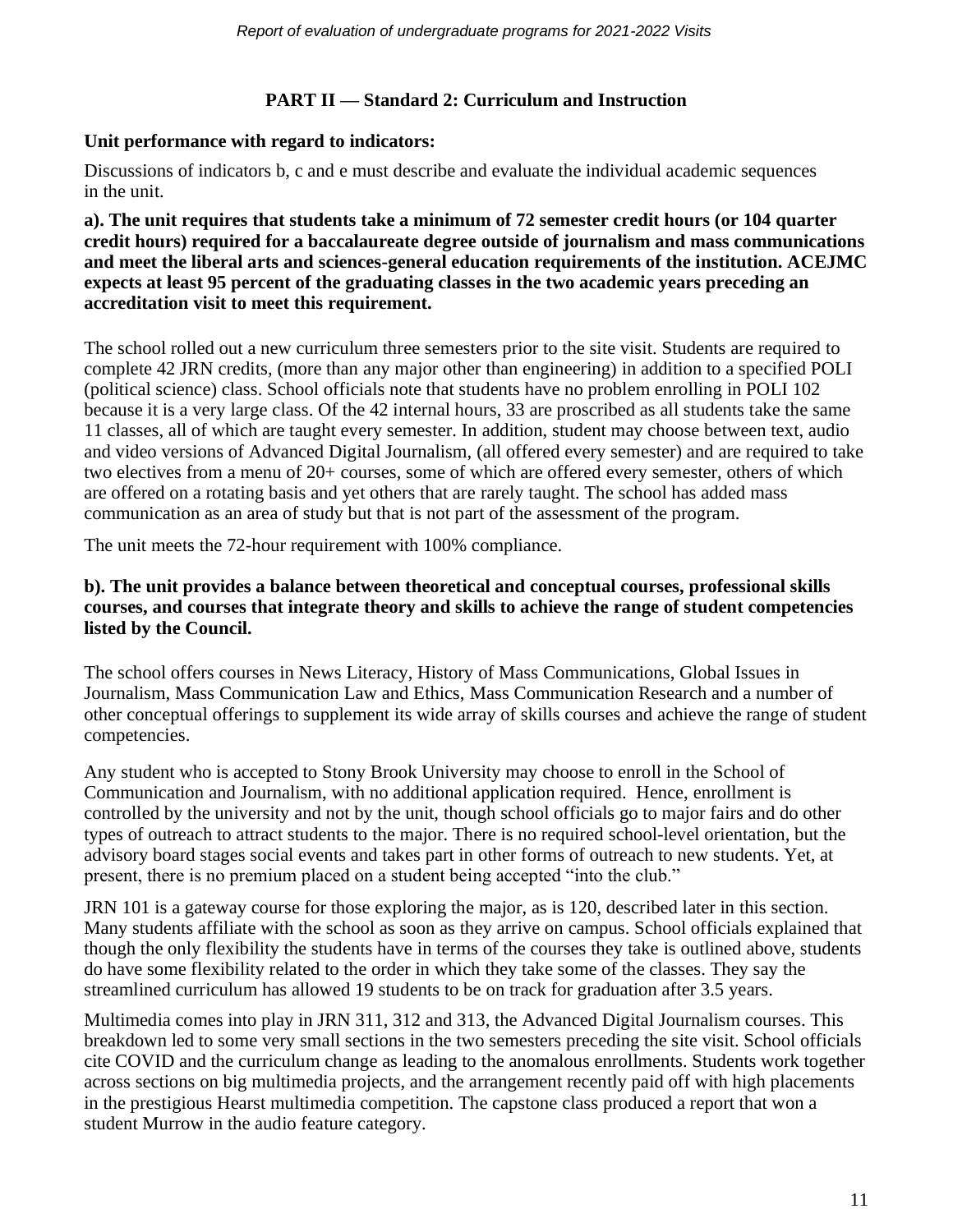### **c). Instruction, whether on-site or online, is demanding and current, and is responsive to professional expectations of digital, technological and multimedia competencies. Achievements in teaching and learning are recognized and valued.**

Despite the constraints brought on by COVID-19, instruction has been both demanding and current during the period under review. School officials believe students find the new curriculum a "breath of fresh air" because is it so straightforward, citing bottlenecks created under the old curriculum. Alums worry a bit, however, that journalism might "get lost" under the new plan, and though agreeing that changes were needed, fear that deleting "the hard classes" might water down the product. One young alum, very active at the school newspaper while in the school, reported that her successors felt the "newbies" at the paper "didn't really know the basics" like those in earlier cohorts did.

Alums also opined that though they felt "more than prepared" for the real world and described their time in the school as "a life-changing experience", they would like to have had more training on newsroom rundown software and doing quick "day turns" as they are now expected to do in the business. Additionally, they believe the editing software they used (FinalCut) is below industry standard. The unit now uses Premier. The alums would also have liked more guidance on what to expect on the first job, in which they had to work for "criminal wages" when they might have been better served to wait for other, more reasonable offers, had they known many job opportunities exist outside those available in legacy media outlets. They were pleased with the grounding they got in the school, and with professors who stoked the drive that has helped them succeed as professionals.

They also spoke to how they benefitted from the combination of classroom instruction and skills learned through internships. One spoke of the foundation of news literacy, fairness and balance, lessons he has reflected on every day as he has taken on progressively more advanced and challenging positions. Another alum who has risen steadily through the ranks said that she has received "a ton" of post-grad support from four specific professors. She talked about the tight-knit community and having formed "life bonds" with the instructors who planted the seed and who continue to be mentors to her and many others.

Faculty members seem generally supportive of the new curriculum, though some are perhaps a bit worried about what expansion of the program might mean. They do believe the dean respects and values journalism. They note, however, the regular communication efforts have really just begun and point to a need for further refinement of exactly who does what. A long-time member of the faculty is pleased about the ongoing transition to a newsroom-based teaching environment and is eager to help the school get to what it can be, because the unit is headed in the right direction and is benefitting from a good sense of community. This is underscored by students who say the feel supported and *known* by faculty members and fellow students.

A second long-time member of the faculty likes the new curriculum, noting, however, that the timing was a bit problematic due to COVID, which made it more difficult to teach skills that are best taught in person. This instructor notes that the addition of mass comm is beneficial to students who realize midway through their studies that they are better suited to a profession other than in legacy media. Under the old curriculum, these students were stuck, but the new curriculum gives them more latitude to make the transition into related career paths such as marketing or public relations. This faculty member adds that though human beings are always somewhat resistant to change, things are better now, more organized and with expectations more clearly defined.

A third faculty member, though generally supportive of the curricular change, believes the plan still needs "some nips and tucks" primarily because instructors still haven't seen the full measure of the changes because of COVID. This faculty member also believes there are a few things that carried over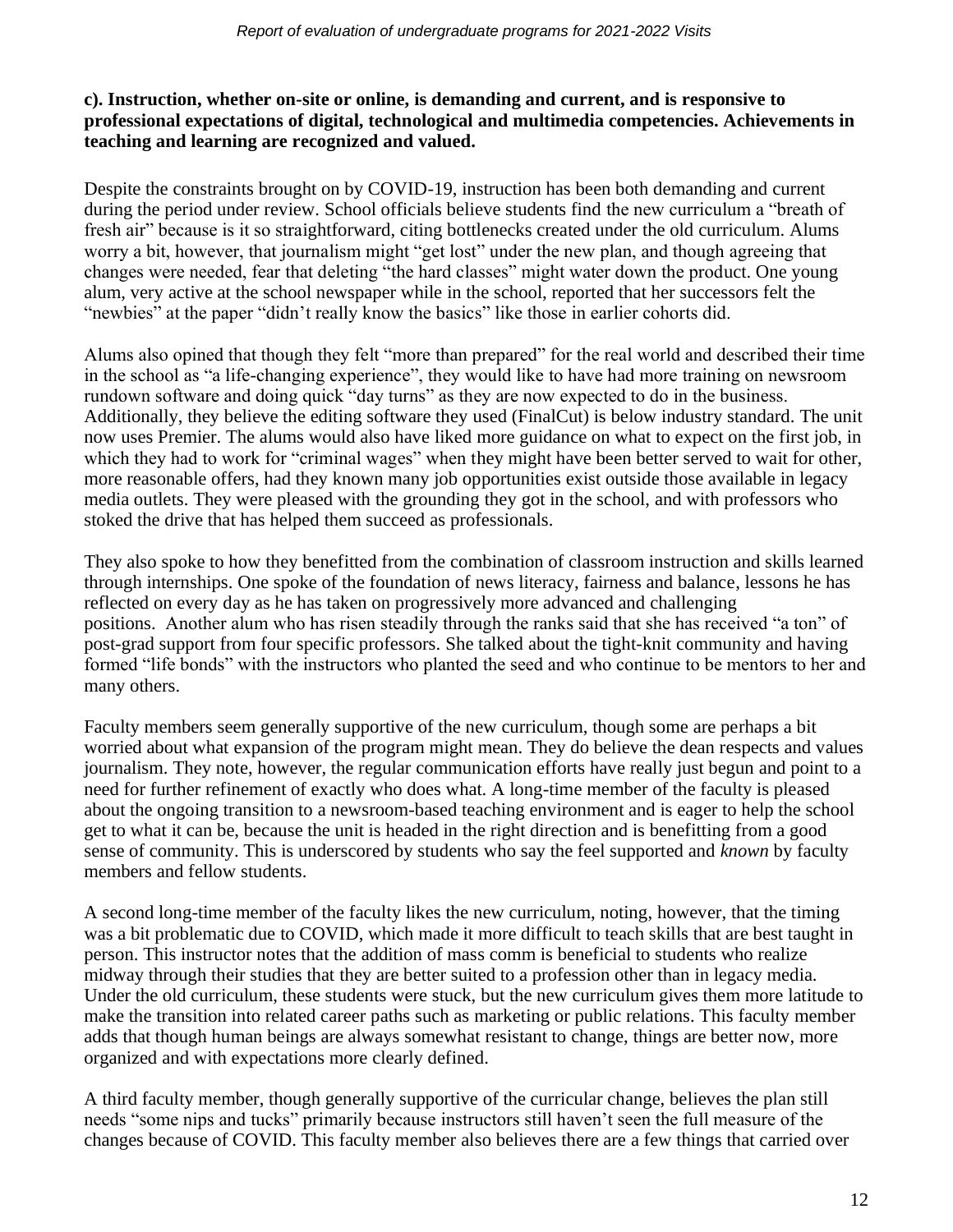from the previous curriculum that could and should be replaced by other things, such as a class emphasizing the production side of video storytelling. This concern was born out in a review of some of the video programs produced by the students, which rely heavily on lengthy field standups or anchor desk introductions, augmented by CBS NewsPath material rather than locally shot and produced video segments. The few examples of locally shot and produced content highlighted a need for understanding production basics, such as steady video, crisp audio, compelling edit pace, etc. The instructor and this member of the accrediting team agree that there is no substitute for students doing lots of stories, emphasizing great writing and solid production values, and that students should learn these skills early on so they can get to the point of producing quality reports on tight deadlines.

Faculty members seem to appreciate what the added emphasis on research can mean for how the school is positioned within the broader university. Another recent change that benefits the school in this regard is the addition of a public speaking course that fulfills a general education requirement. Faculty, affiliated faculty and adjuncts help teach this course. The unit began offering the course in the summer of 2019. In that term and the subsequent spring semester, because the course was being taught on a trial basis, enrollment was limited to 10 students per section. In the spring of 2020 the enrollment cap was raised to 40 and the course has grown steadily, enrolling 40 students in each of 13 sections in fall 2021, a total of 517 students and 1,551 credit hours.

Students who are approximately halfway through their time in the school seem generally satisfied with and supportive of the new curriculum. However, one group of students, those graduating in December 2021, was particularly hard hit by the combination of COVID and a major curriculum change. Those students have significant concerns about their preparedness to enter the workforce, especially regarding their knowledge of technology used by those in the field. The school's leadership team has a plan already in place to help mitigate those concerns with further extensive training opportunities in the month prior to commencement. The team's track record of being responsive to student concerns gives us confidence that the plan will be implemented and that the team will address the concerns as they relate to subsequent cohorts as well.

**d). Student-faculty classroom ratios facilitate effective teaching and learning in all courses; the ratio in skills and laboratory sections, whether on-site or online, should not exceed 20-1. (Campaigns classes are exempt from the 20-1 ratio.)** 

The unit caps skills courses at 20.

### **e). The unit advocates and encourages opportunities for internship and other professional experiences outside the classroom and supervises and evaluates them when it awards academic credit.**

Students are allowed to take up to 6 hours of academic credit for internship experiences**.**

# **SUMMARY:**

As with any major change, there are concerns surrounding the new curriculum. The leadership team is already working toward protecting depth of course range and content while offering breadth in the list of courses available to students.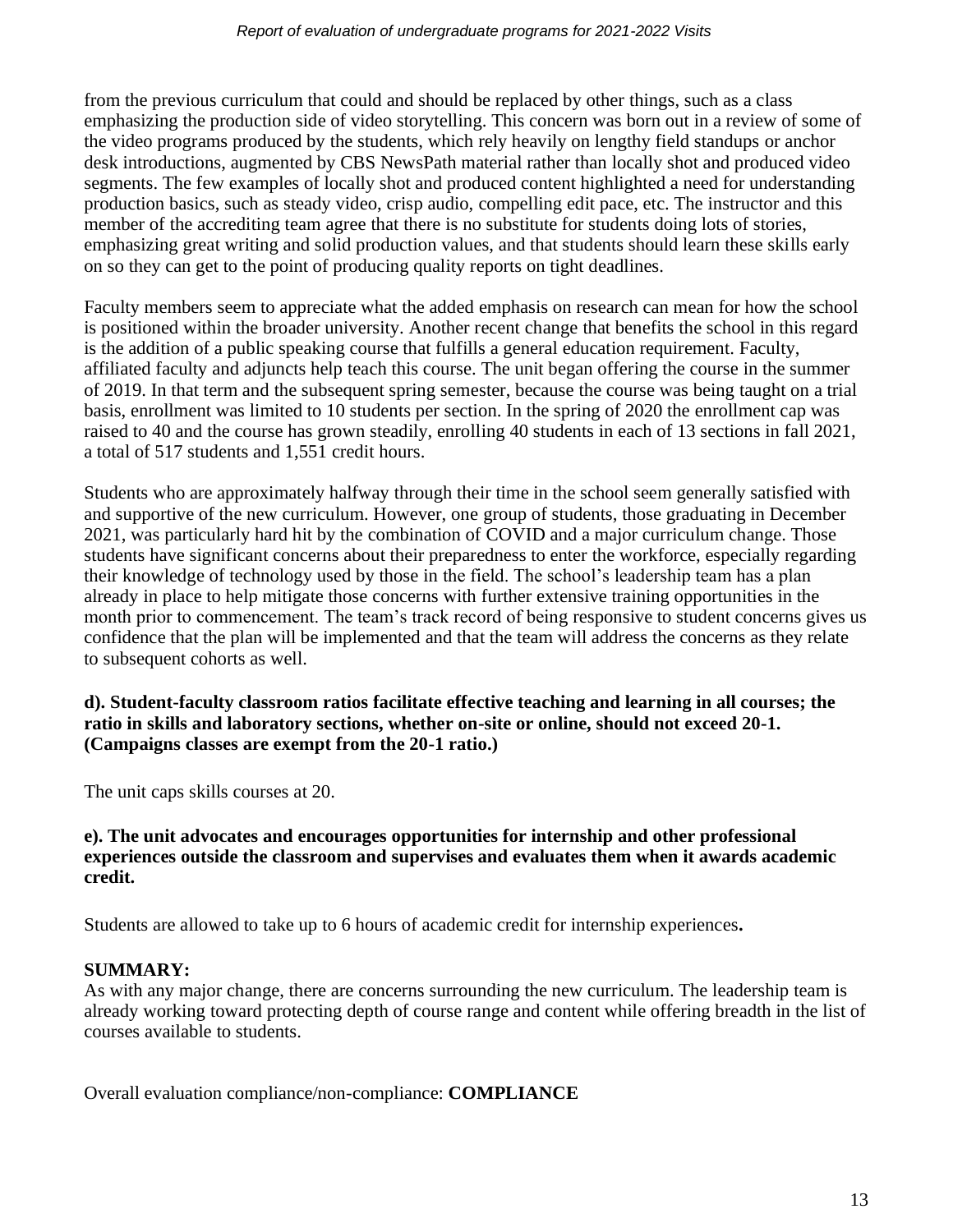### **PART II — Standard 3: Diversity and Inclusiveness**

**Unit performance with regard to indicators:**

### **a). The unit has a written diversity plan for achieving an inclusive curriculum, a diverse faculty and student population, and a supportive climate for working and learning and for assessing progress toward achievement of the plan. The diversity plan should focus on domestic minority groups and, where applicable, international groups. The written plan must include the unit's definition of diversity and identify the under-represented groups.**

Since 2014, the School has had a diversity statement drafted by and voted upon by faculty. It has been updated multiple times. The school adopted its most recent diversity statement and a written five-year plan in April 2021. It includes the unit's definition of diversity and identifies underrepresented groups. The plan is comprised of goals for achieving an inclusive curriculum and diversifying faculty, staff and the student body. Retention is also part of the plan, along with producing an inclusive and relevant curriculum. The climate at Stony Brook is supportive of working toward these goals. The Diversity Committee meets regularly to assess the SoCJ's progress toward achieving the plan's objectives. Members also make reports to the faculty at large. When necessary, as in 2017 and 2021, the Diversity Committee revises the Diversity Statement to reflect the current state of the school and to plan for the future. One thing found lacking were metrics for measuring progress towards goals. Creating metrics would strengthen the plan's value.

### **b). The unit's curriculum fosters understanding of issues and perspectives that are inclusive in terms of domestic concerns about gender, race, ethnicity and sexual orientation. The unit's curriculum includes instruction in issues and perspectives relating to mass communications across diverse cultures in a global society.**

Juniors and seniors are required to take JRN 303: Global Issues in Journalism, a course that launched in Fall 2021. The course provides a study of global journalism of the  $20<sup>th</sup>$  and  $21<sup>st</sup>$  centuries. Central topics include mass migration, global warming and the destruction of ecosystems, reparations, Brexit and indigenous issues. Students are expected to come away with an understanding of the diversity of people and cultures, and their significance and impact on journalism; of gender race, ethnicity, sexual orientation and other forms of diversity in domestic society; and demonstrate knowledge and understanding of a society or culture outside the U.S. Other courses, such as JRN 116: Introduction to Digital Journalism, dedicate at least one class session to discussing race/ethnicity and diversity in journalism. In another foundational course, JRN 101: News Literacy, topics of fairness, balance and bias in the news are addressed so that students learn how to spot patterns of bias in the news, including racial and gender bias, while reflecting on their own possible biases. Students in JRN 208 read the textbook by Juan Gonzalez and Joseph Torres, *News for All the People: The Epic Story of Race and the American Media*. Additionally, since the 2019-2020 academic year, the school has supported and a faculty member has advised a student-run workshop, Building a Better SoCJ, focused on issues of diversity, equity and inclusion. The workshop has strong support from the school and has organized panel discussions about covering racial unrest and what inclusion means for journalists and journalism. The workshop has also brought ideas and recommendations to the faculty about inclusion in teaching and training journalists. For example, the group organized two panels on "Media Coverage of Marginalized Communities" that featured faculty from a number of different Stony Brook departments, including SoCJ. The second panel also featured student speakers. At the time of the site visit, workshop members were brainstorming activities for Black History Month, Women's History Month and Asian Pacific Islander Desi American (APIDA) Heritage month. The workshop is now in its third semester.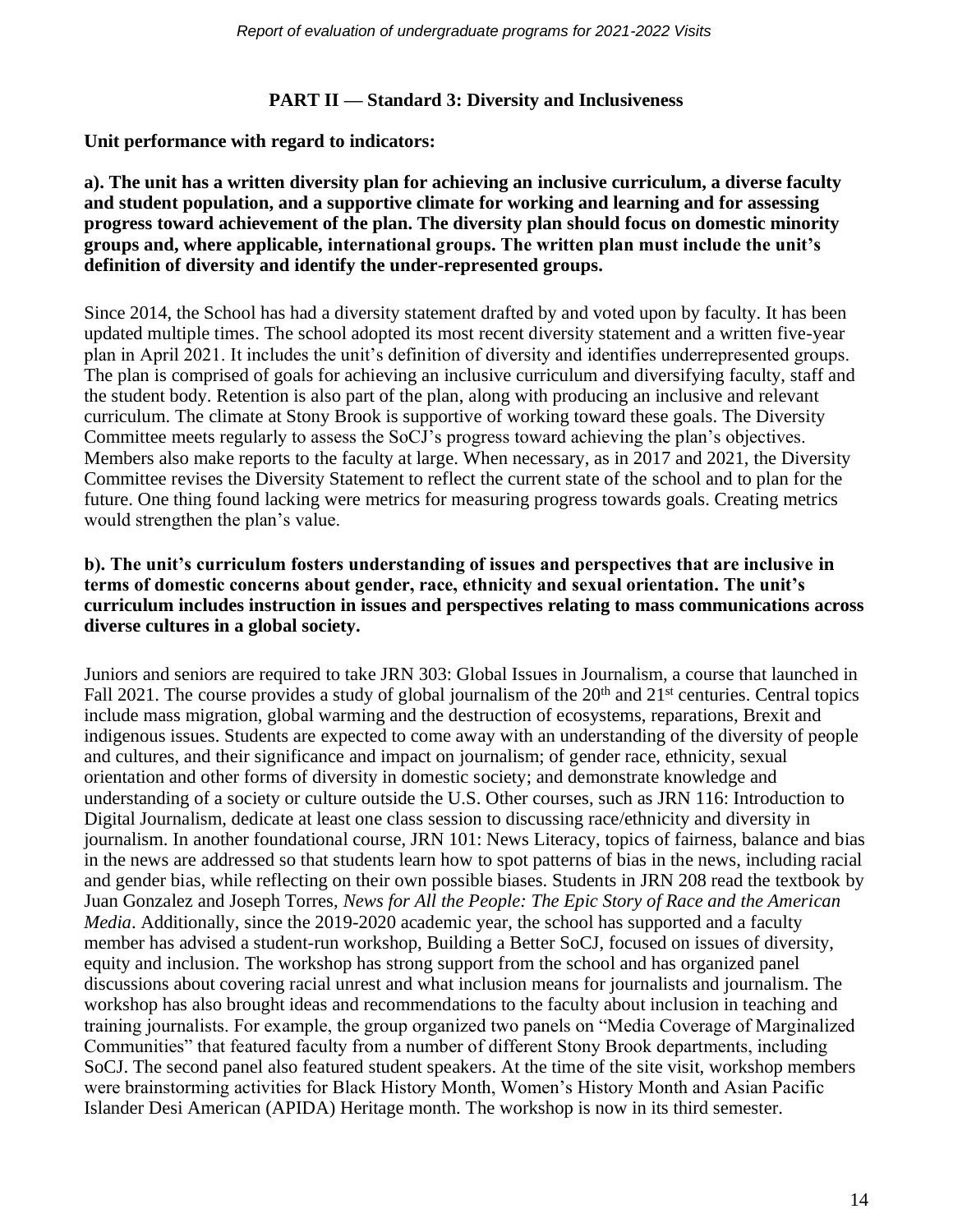### **c). The unit demonstrates effective efforts to recruit women and domestic minority faculty and professional staff and, where feasible, recruits international faculty and professional staff.**

Faculty has grown more diverse since the 2015 visit, when one faculty member identified as a minority and none was internationally diverse. At the time of the 2021 visit, four faculty members identify as minorities, including three who are internationally diverse. The hope is to improve these numbers as SoCJ conducts two searches for full-time faculty in the next year.

### **d). The unit demonstrates effective efforts to help recruit and retain a student population reflecting the diversity of the population eligible to enroll in institutions of higher education in the region or population it serves, with special attention to recruiting under-represented groups.**

Recruiting an overall diverse student population is a top priority of the university and the school. And there has been an increase in the number and percentage of students of color among the SoCJ's majors. In Fall 2015, just over 9% of new first-year and transfer students identified as Hispanic or Latino. In Fall 2021, that number increased to about 20%. Smaller increases of Black/African American and Asian new SoCJ students were noted as well. In 2015, a staff member was hired to coordinate recruitment efforts at the undergraduate level. In 2020, the school brought on a communications manager who is working together with recruitment coordinator to develop specific marketing and communication campaigns for SoCJ. In addition, in 2017 and 2018, after a number of years not participating in scholastic press conventions, SoCJ began exhibiting at the annual Columbia Scholastic Press Association spring convention and the Journalism Education Association/National Scholastic Press Association's fall convention in 2017 and 2018, respectively. Although these efforts have not yet had a direct impact on enrollments, the school has seen additional applicants from connections made at these events. The majority of these applicants reside outside of New York State. SoCJ plans to continue participation in these events as a way to recruit a more geographically diverse student population. Admissions is also highly engaged with high schools in New York, New Jersey and New England, and have expanded recruitment efforts in Illinois, Georgia, Pennsylvania, California, Texas, Florida, Maryland, Virginia, Delaware and internationally. As one of the flagship SUNY campuses, SoCJ's main recruitment area continues to be the New York State region, which includes New York City and the surrounding boroughs, Long Island and Northern/Western New York. These communities and SoCJ feeder high schools — such as Brentwood High School, Central Islip High School, Sachem East High School and KIPP NYC College Prep High School — are diverse geographically, ethnically, racially and socioeconomically.

**e) The unit has a climate that is free of harassment and all forms of discrimination, in keeping with the acceptable cultural practices of the population it serves, accommodates the needs of those with disabilities, and values the contributions of all forms of diversity. Accreditation site visit teams will apply this standard in compliance with applicable federal and state laws and regulations, as well as the laws of the countries in which non-U.S. institutions are located.**

The school complies with the university's policies on affirmative action, sexual harassment and workplace violence. The university adheres to Title IX. The university has established specific policy statements and complaint resolution procedures for harassment and discrimination. Any member of the university community may report conduct that may constitute sexual harassment, sexual assault or sexual violence. If students, faculty or staff are being subjected to unwelcome sexual advances, requests for sexual favors or subjected to verbal or physical conduct of a sexual nature, they are urged to contact the appropriate authorities. All syllabi include statements about diversity, accessibility and other student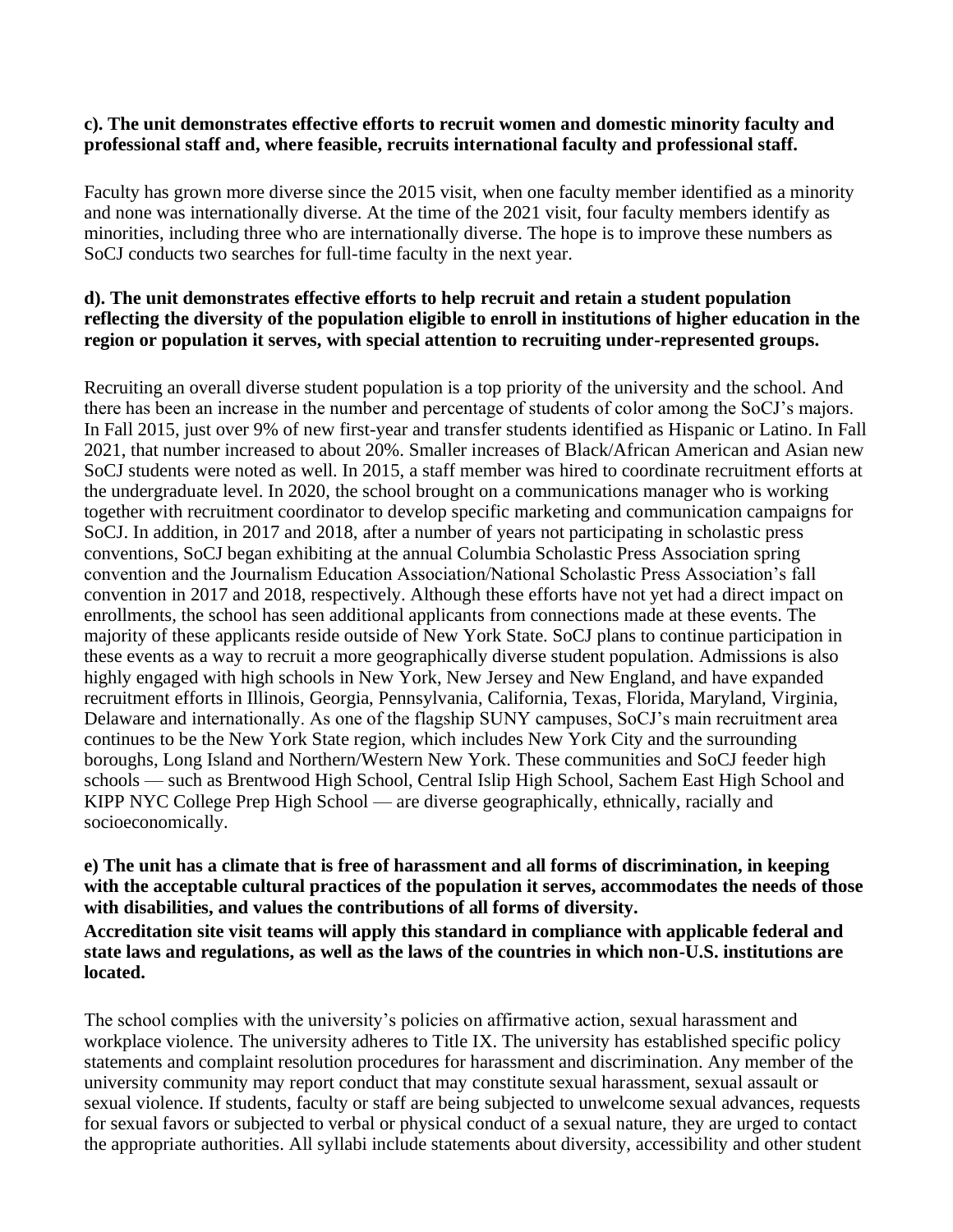support services. All new faculty and staff receive extensive training on how to avoid committing harassment and discrimination, and on how to report violations of university policies and the law. All students are informed of their rights and responsibilities, and receive training about filing complaints, policies, and procedures.

# **SUMMARY:**

The unit has a written diversity plan for achieving an inclusive curriculum, a diverse faculty and student population; however, metrics for measuring progress toward goals was found lacking and creating metrics would strengthen the plan's value. The unit's curriculum fosters understanding of issues and perspectives including gender, race, ethnicity and sexual orientation. Faculty has grown more diverse since the 2015 visit, when only one faculty member identified as minority. Now there are four faculty members who identify as minorities, including three who are internationally diverse. Recruiting an overall diverse student population is a top priority, and there has been an increase in the number of students of color among the SoCJ's majors. The university adheres to Title IX and has established specific policy statements and complaint resolution procedures for harassment and discrimination. Any member of the university community may report conduct that may constitute sexual harassment, sexual assault or sexual violence.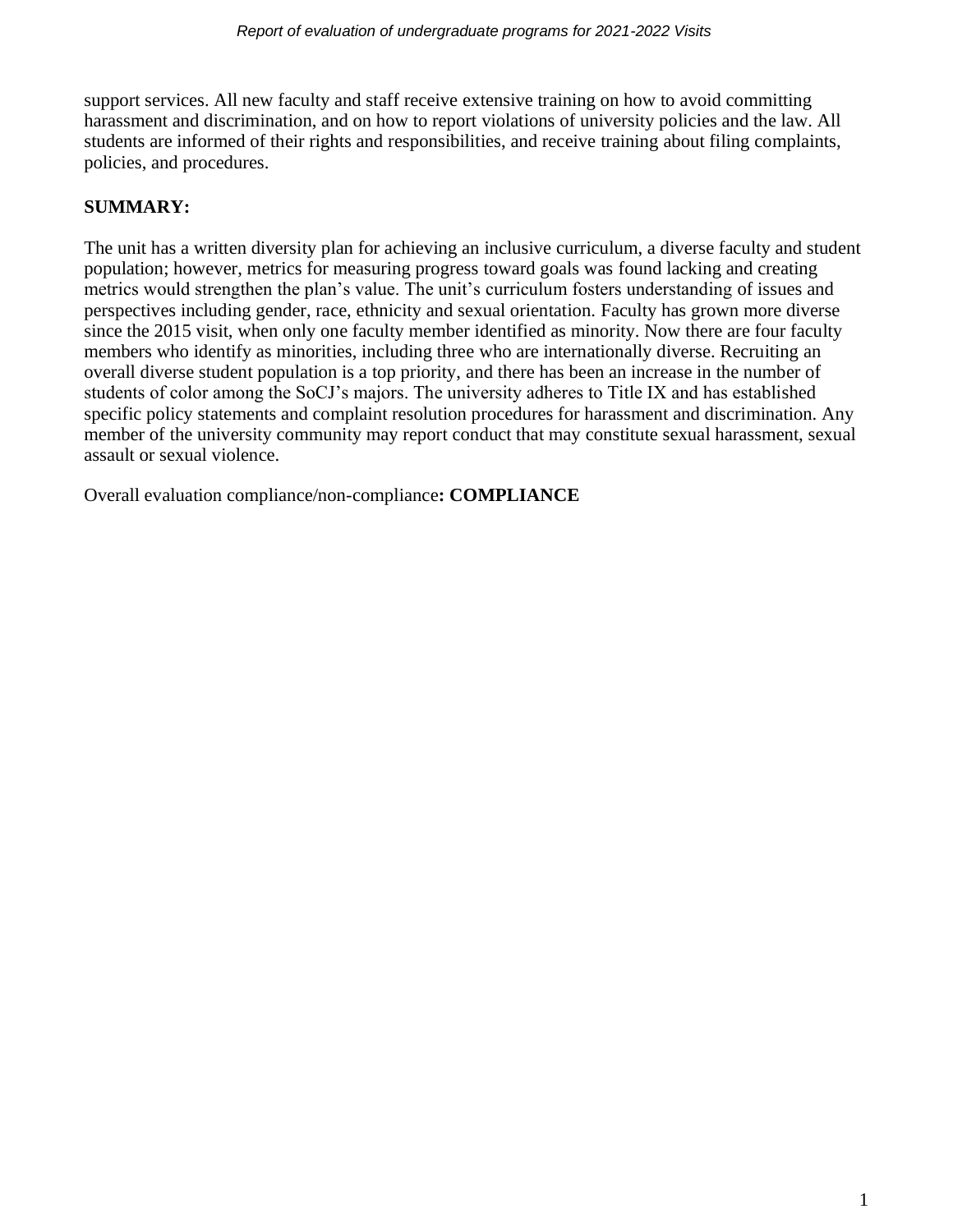# **Table 6. Faculty Populations, Full-time and Part-time**

Show numbers of female, male, minority, white and international faculty members and the percentages they represent of the unit's total faculty. (Report international faculty the same way the university reports them.)

| Group                                        | <b>Female</b>  | % of faculty | <b>Male</b>    | % of faculty |
|----------------------------------------------|----------------|--------------|----------------|--------------|
| Black/African<br>American                    | $\overline{0}$ | 0%           | $\mathbf{1}$   | 8%           |
| White                                        | 3              | 25%          | 5              | 41%          |
| American<br>Indian/Alaskan<br>Native         | $\overline{0}$ | 0%           | $\overline{0}$ | 0%           |
| Asian                                        | $\mathbf{1}$   | 8%           | $\mathbf{1}$   | 8%           |
| Hispanic/Latino<br>(any race)                | $\overline{0}$ | 0%           | $\mathbf{1}$   | 8%           |
| Native<br>Hawaiian/other<br>Pacific Islander | $\overline{0}$ | 0%           | $\overline{0}$ | 0%           |
| Two or more<br>races                         | $\overline{0}$ | 0%           | $\overline{0}$ | 0%           |
| Other race                                   | $\overline{0}$ | 0%           | $\overline{0}$ | 0%           |
| International<br>(any race)                  | $\mathbf{1}$   | 8%           | $\overline{2}$ | 16%          |

### **Academic year: 2020 – 2021 Full-time faculty**

**Academic year: 2020 – 2021 Affiliated faculty**

| Group                                  | Female | % of faculty | Male                        | % of faculty |
|----------------------------------------|--------|--------------|-----------------------------|--------------|
| <b>Black/African American</b>          |        | 0%           |                             | 0%           |
| White                                  | 6      | 60%          | $\mathcal{D}_{\mathcal{A}}$ | 20%          |
| American Indian/Alaskan Native         |        | 0%           |                             | 0%           |
| Asian                                  | റ      | 20%          |                             | 0%           |
| Hispanic/Latino (any race)             |        | 0%           |                             | 0%           |
| Native Hawaiian/other Pacific Islander |        | 0%           |                             | 0%           |
| Two or more races                      |        | 0%           |                             | 0%           |
| Other race                             |        | 0%           |                             | 0%           |
| International (any race)               |        | 10%          |                             | 0%           |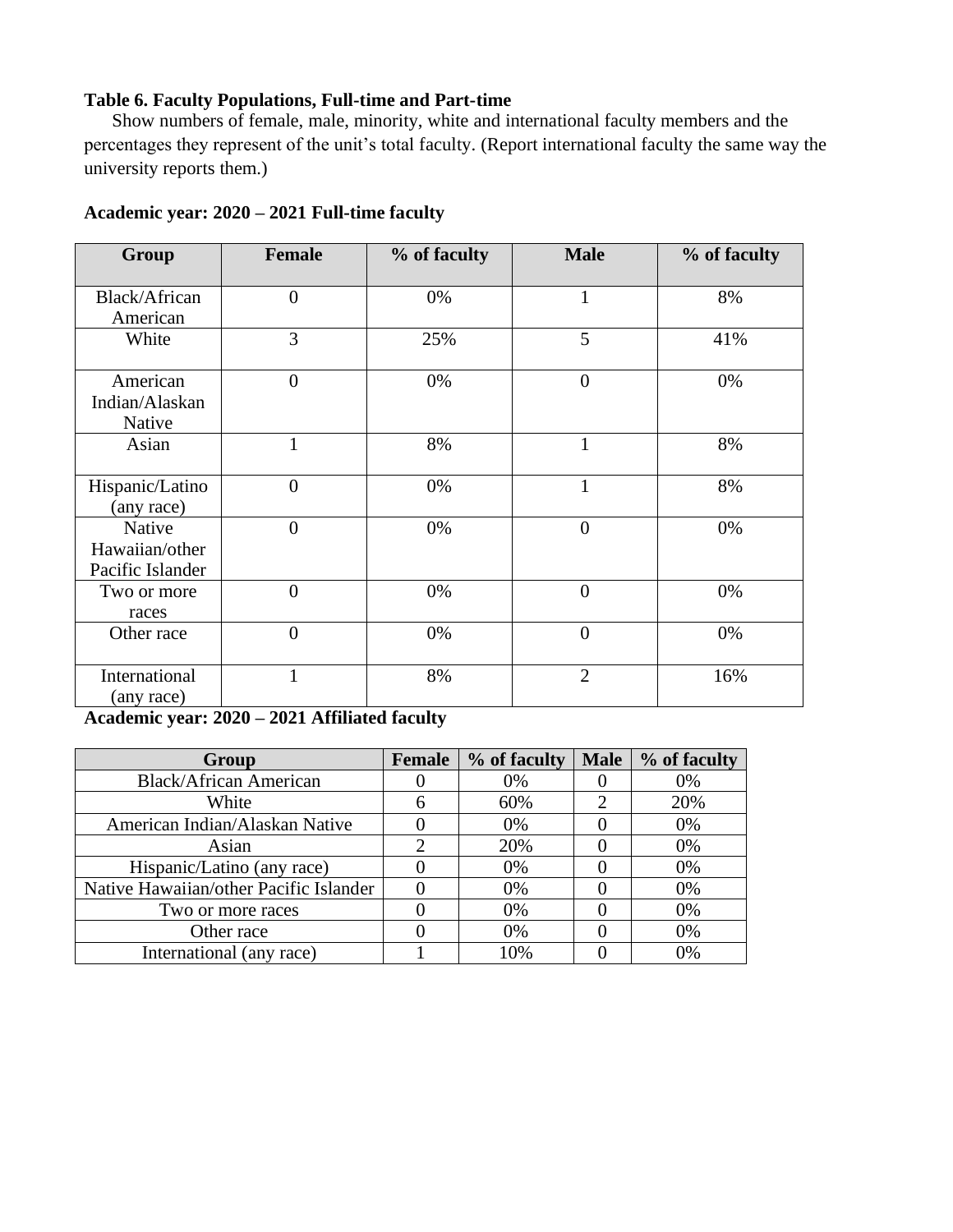# **PART II — Standard 4: Full-Time and Part-Time Faculty**

### **Unit performance with regard to indicators:**

### **a). The unit has written criteria for selecting and evaluating the performance of all full-time and part-time faculty and instructional staff**.

The majority of both full-time and part-time faculty members have taught at the school for many years. Of the school's 12 full-time faculty members, just three were hired in the six years since the previous accreditation visit and that includes one who had served as an adjunct for 13 years before being appointed to a full-time position. Seven have been with the school since it was founded or were hired in the first year. Three of the six part-time faculty members teaching in the 2020-2021 academic year have taught at the school for more than five years. The dean and the former dean are tenured full professors; there are four associate professors, all tenured; one assistant professor is on the tenure track, four are non-tenured assistant professors of practice or lecturers; and one holds a three-year appointment as a visiting professor.

The school's hiring and evaluation processes follow university guidelines and College of Arts and Sciences policies. The school conducts national searches for both full-time and part-time faculty, with national advertising of the position, including with minority journalism associations. The dean initiates the search, with the approval of the provost, and appoints a committee, which develops the position description, screening instrument and interview questions in conjunction with the EEO committee.

The College of Arts and Sciences defines research, teaching and service responsibilities for tenured faculty. Tenure-track faculty are evaluated on six criteria: mastery of subject matter; scholarly and/or creative activity; teaching quality; service to school, university, profession and community; continuing growth and development; and enriching diversity in university life. To assist junior faculty in achieving tenure, the dean has created a support committee with faculty from within the school and scholars from other units who share the candidate's research interests.

All SUNY faculty are members of a union, United University Professions. There is no formal procedure for evaluating tenured faculty. Non-tenure track full-time faculty received contracts of one to three years and are evaluated by the dean and associate dean at the time of reappointment.

Tenure-track faculty are evaluated in the classroom by faculty observers in the second, fifth and seventh years of their teaching contracts. Part-time faculty are evaluated annually until they reach their third year and are offered a term appointment. Then they are evaluated every three years. In practice, however, those evaluations have not been done. The dean says she has instituted a new policy whereby all faculty will be observed while teaching by peers or higher-ranked faculty or administrators annually.

All full-time faculty are required to update their online faculty profiles and CVs for the dean's files annually. The dean reviews student course evaluations for full-time faculty and the undergraduate director and/or dean review student evaluations for part-time faculty.

### **b). Full-time faculty have primary responsibility for teaching, research/creative activity and service.**

More than two-thirds of core and required courses are taught by full-time faculty:

**2020-21 School year:** 69% **2019-20 School year:** 67% **2018-19 School year:** 67%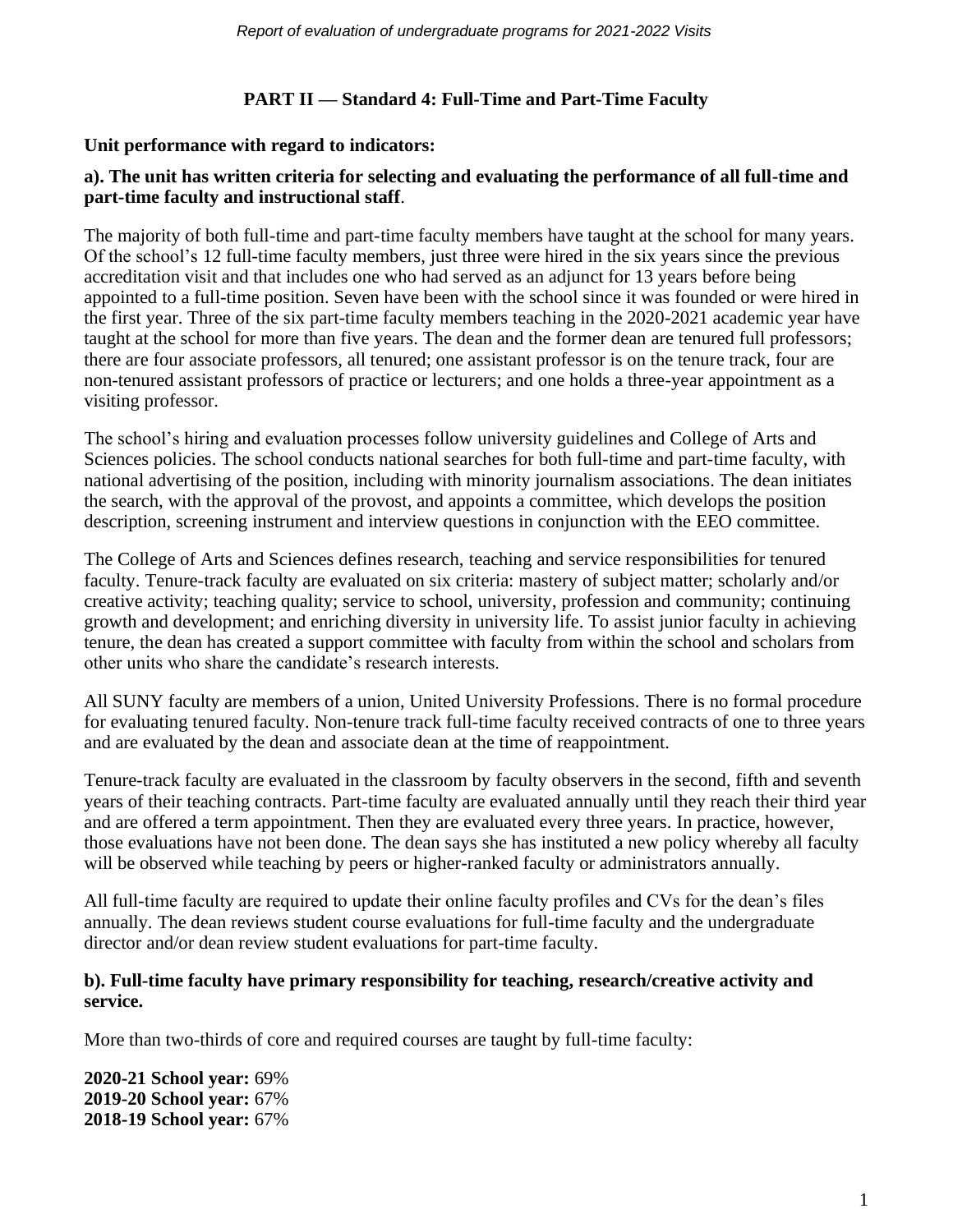Several full-time faculty have significant administrative responsibilities. The dean, in addition to her administrative duties for the school, serves as director of the Alda Center and served for a time as vice provost for strategy and planning. The former dean directs the Center for News Literacy and teaches the news literacy course. One associate professor serves as faculty governance lead and directs the internship program and now teaches one course each semester. Another associate professor directs the Marie Colvin Center. An assistant professor of practice was named associate dean and is responsible for student advising while still teaching at least two courses a semester.

In addition to the full-time faculty, affiliated faculty from the Alda Center teach some of the core courses, such as Data Analysis and Storytelling.

### **c). Credentials of the unit's faculty represent a balance of professional and scholarly experience and expertise kept current through faculty development opportunities, relationships with professional and scholarly associations, and appropriate supplementation of part-time and visiting faculty.**

All full-time faculty hold a master's degree or higher, with five holding PhDs. Eight faculty members have more than five years of professional journalism or communications experience. Three have pursued a scholarly career through publishing academic books and articles and presenting at academic conferences. Faculty CVs and information in the self-study show that faculty regularly publish articles, participate in workshops, serve as awards judges and article editors and perform as reporters, commentators and researchers. Many are members of professional or academic organizations. The centers provide an opportunity for faculty to engage in public service.

Faculty and staff participate in workshops offered by the university's Center for Excellence in Learning and Teaching. With the pandemic causing all university faculty members to ramp up their online teaching skills, faculty at the school formed an Online Learning Task Force to share best practices. A full faculty meeting was devoted to this subject and experiences were shared with a national audience in an article written by a faculty member for Poynter.org.

### **d). The unit regularly evaluates instruction, whether onsite or online, using multiple measures that include student input.**

Students are asked to evaluate every course they take in the school and those evaluations are scrutinized by the dean. A Student Advisory Board contributed to the redesign of the curriculum. Tenure-track and part-time faculty are evaluated by observers in the manner described in section a).

Students praised individual instructors and spoke about how caring and responsive they are. Alumni spoke of continuing to turn to faculty members for career opportunities and advice.

### **e). The faculty has respect on campus for its university citizenship and the quality of education that the unit provides.**

Faculty have participated in governance bodies including the College of Arts and Sciences and the University Senate. Administrators described the school as keeping its distance from other colleges and schools, but said this is changing under the new dean. The deans of the School of Marine & Atmospheric Sciences and the College of Business spoke of collaborations on classes that have benefitted both partners.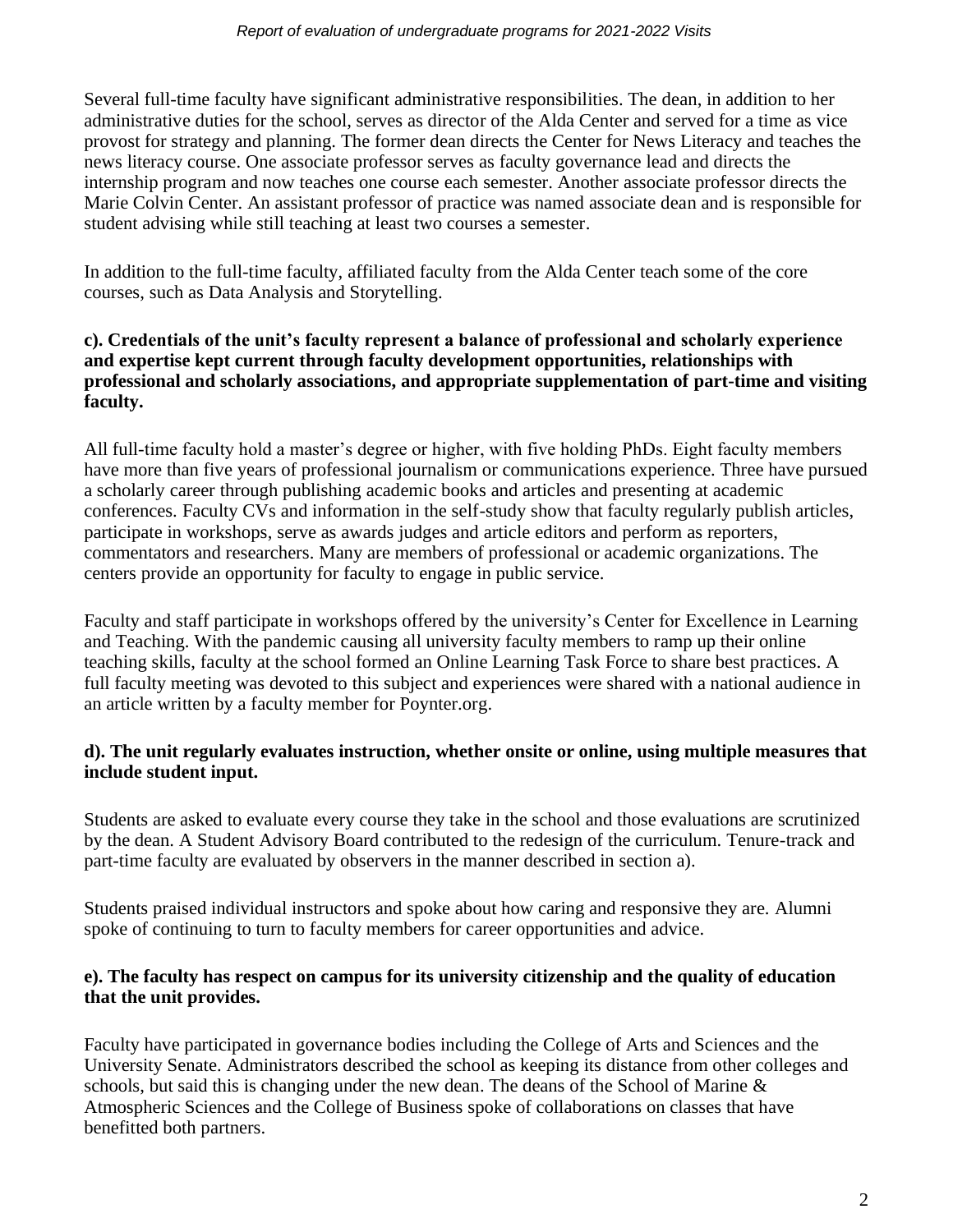### **SUMMARY:**

Faculty members with strong professional experience and connections are being joined by newer recruits with scholarly achievements. Students praise their teaching and responsiveness. Faculty also provide public service through the centers affiliated with the school.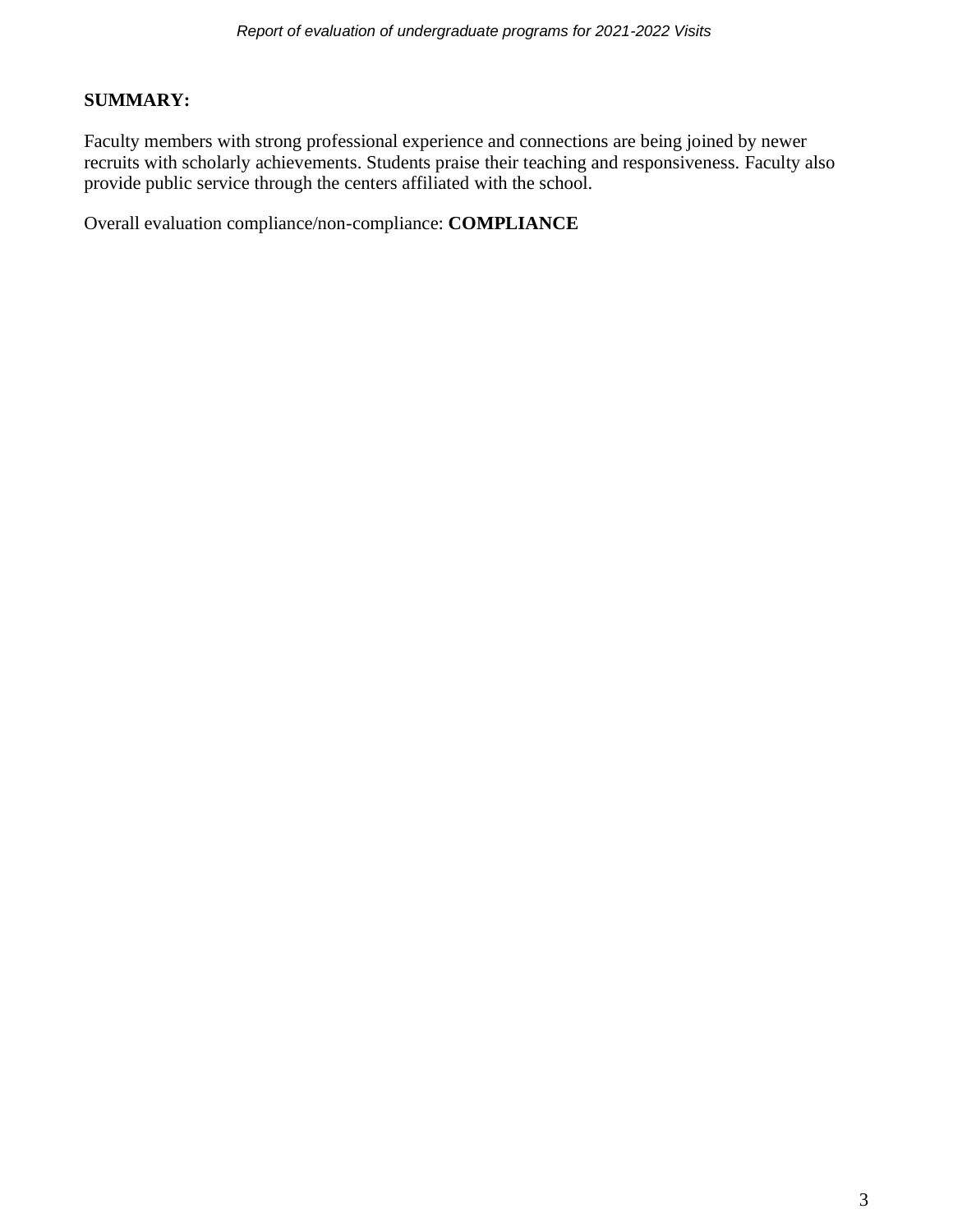# **PART II — Standard 5: Scholarship: Research, Creative and Professional Activity**

# **Unit performance with regard to indicators:**

# **a). The unit requires, supports and rewards faculty research, creative activity and/or professional activity.**

The school provides financial and other support for professional development and works with individual faculty members to reduce the amount of teaching and services required of them to free up more time for research. To support a new tenure-track hire, the dean created a peer committee chaired by a tenured faculty member and including two scholars with shared interests from other Stony Brook departments.

# **b). The unit specifies expectations for research, creative activity and/or professional activity in criteria for hiring, promotion and tenure.**

The school requires faculty members to engage in research or professional creative activity to secure promotions and tenure.

## **c). Evaluation criteria for promotion, tenure and merit recognition account for and acknowledge activities appropriate to faculty members' professional as well as scholarly specializations.**

Faculty members are expected to demonstrate mastery of subject matter, scholarly ability and continuing growth in their specializations.

### **d). Faculty members communicate the results of research, creative and/or professional activity to other scholars, educators and practitioners through presentations, productions, exhibitions, workshops and publications appropriate to the activity and to the mission of the unit and institution.**

The unit was found in noncompliance on this standard in 2016. The site team noted that many faculty members didn't have the academic credentials or training to do academic research. Since that time the school has made what a colleague in another unit called modest improvement in this area. The dean is a prolific researcher in her area of expertise, and two recent hires show great potential to add to the school's academic output. However, both are very new to Stony Brook University and therefore, there has been insufficient time for their recently published work to garner a significant number of citations. One of the two has an impressive number of citations for work completed before joining the unit. That faculty member has received a \$25,000 grant from the university to fund her continued research into the messaging surrounding COVID-19 and vaccine hesitancy. All of the unit's researchers might be well served to seek publication in some of the major journalism and mass communication journals. Other members of the faculty are involved, to one degree or another, in professional activity, such as writing articles for professional media outlets, authoring general-interest books and producing documentaries.

# **e). The unit fosters a climate that supports intellectual curiosity, critical analysis and the expression of differing points of view.**

An accomplished researcher herself, the dean supports all the above and relates that support to faculty members on a regular basis.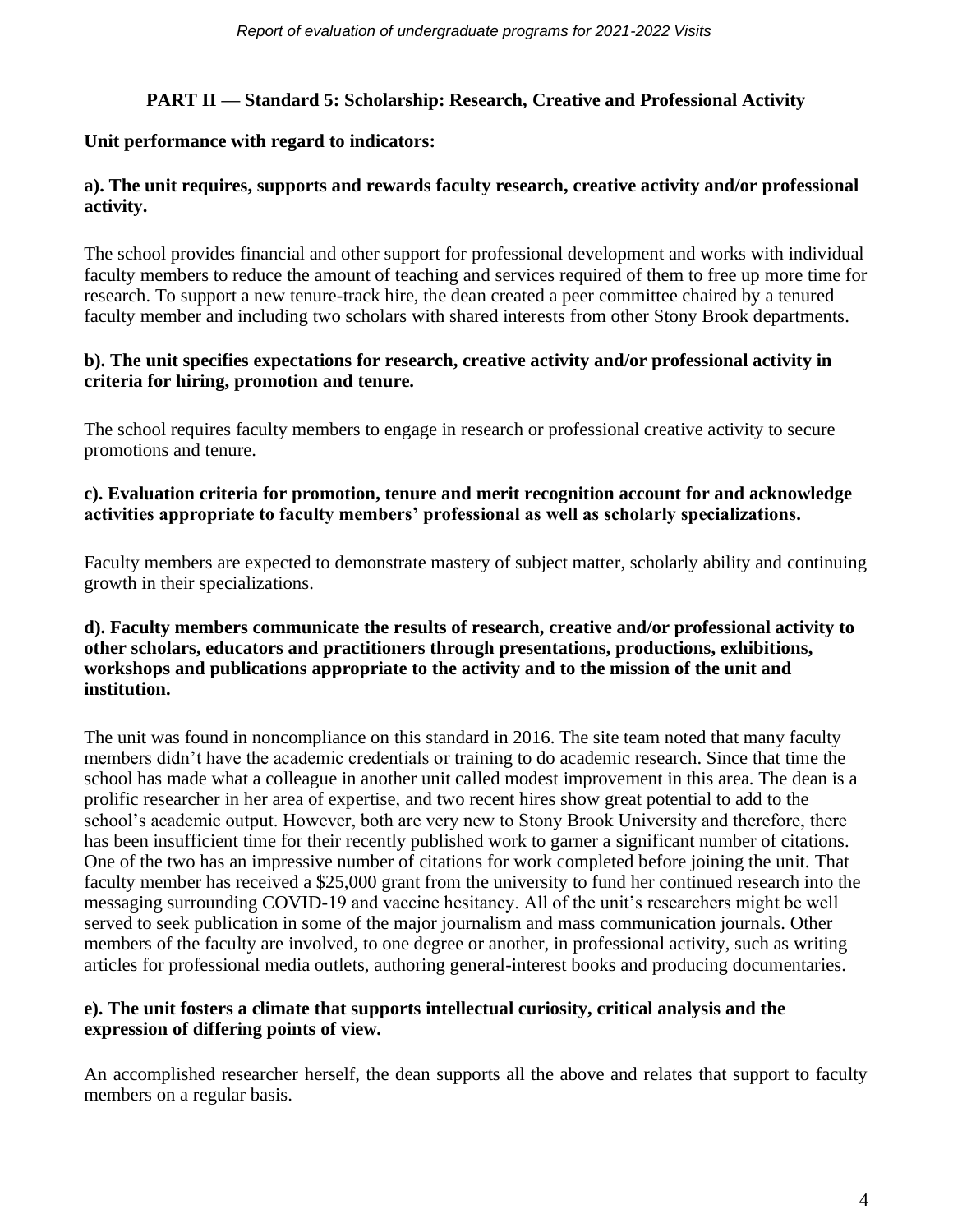# **SUMMARY:**

The school is already beginning to realize its potential for scholarly productivity, and with two likely hires in the near future, this should become a major strength of the unit.

|                                        |                      | <b>Individuals</b>        |                                       |                                       |                           |                |
|----------------------------------------|----------------------|---------------------------|---------------------------------------|---------------------------------------|---------------------------|----------------|
| <b>Scholarship, Research, Creative</b> | <b>Total</b><br>from | Full<br><b>Professors</b> | <b>Associate</b><br><b>Professors</b> | <b>Assistant</b><br><b>Professors</b> | <b>Other</b><br>Faculty** | <b>Totals</b>  |
| and Professional Activities            | Unit*                | (2)                       | (4)                                   | (1)                                   | (15)                      | (22)           |
| Awards and Honors                      | 23                   | $\mathbf{1}$              | $\overline{7}$                        |                                       | 15                        | 23             |
| <b>Grants Received Internal</b>        | $\overline{4}$       |                           | 3                                     | $\mathbf{1}$                          |                           | $\overline{4}$ |
| <b>Grants Received External</b>        | 19                   | 15                        |                                       | 1                                     | $\overline{4}$            | 20             |
| Scholarly Books, Sole- or Co-authored  | 3                    | $\mathbf{1}$              | 1                                     |                                       | 1                         | 3              |
| Textbooks, Sole- or Co-authored        | $\overline{2}$       | 1                         |                                       |                                       | $\overline{2}$            | 3              |
| <b>Book Chapters</b>                   | 6                    | $\mathbf{1}$              | 3                                     |                                       | $\overline{4}$            | 8              |
| Monographs                             | 1                    |                           | 1                                     |                                       |                           | 1              |
| Articles in Refereed Journals          | 50                   | 19                        | 12                                    | $4 (+5$ under<br>review)              | 23                        | 58             |
| Refereed Conference Papers             | 20                   |                           | 6                                     | 3                                     | 11                        | 20             |
| <b>Academic Presentations</b>          | 29                   | 6                         | 5                                     |                                       | 18                        | 29             |
| <b>Book Reviews</b>                    | 2                    |                           | 1                                     |                                       | 1                         | $\overline{2}$ |
| Articles in Non-refereed Publications  | 31                   | 3                         | 19                                    |                                       | 10                        | 32             |
| <b>Juried Creative Works</b>           | $\overline{4}$       |                           |                                       |                                       | $\overline{4}$            | $\overline{4}$ |
| Non-juried Creative Works              | $\overline{4}$       |                           |                                       |                                       | $\overline{4}$            | $\overline{4}$ |
| Academic Conferences Organized         | 6                    | 3                         | 2                                     |                                       | 1                         | 6              |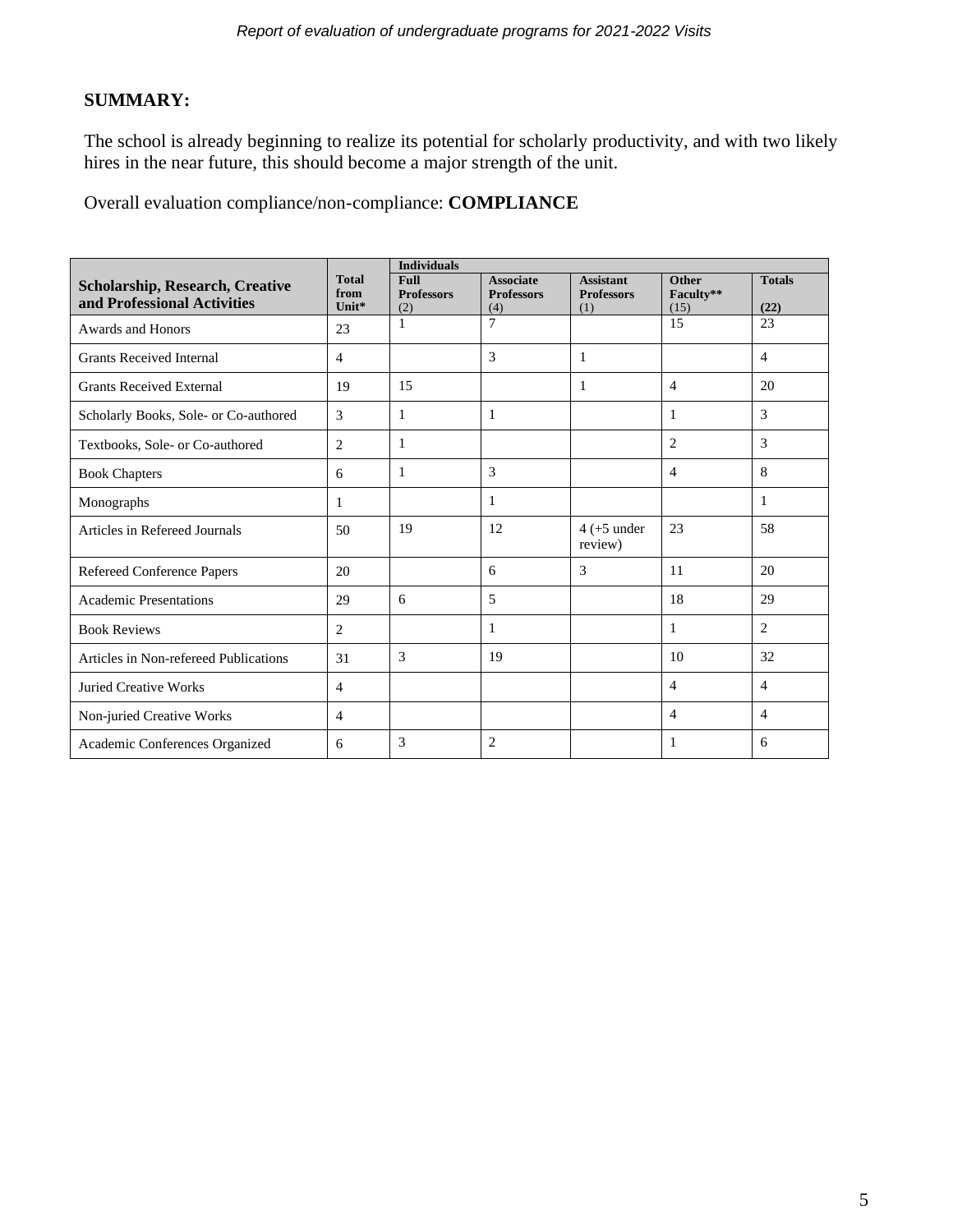### **PART II — Standard 6: Student Services**

### **Unit performance with regard to indicators:**

### **a). Faculty and/or professional advising staff ensure that students are aware of unit and institutional requirements for graduation and receive career and academic advising.**

Each semester in the weeks before registration opens for the next semester, students are encouraged to meet with the school's chief academic advisor for advice about which courses to take to stay on track for graduation. The advisor is available to meet with students throughout the semester as questions and concerns arise. Students also can track their own progress through Degree Works. Students are provided with a checklist of major requirements. At every advising session, students are provided with an overview and accounting of where they are on the path to graduation. This includes an update on the 72 credit rule, which can be hard for students to track on Degree Works. Red flags go up if there are problems, so students have the opportunity to enroll in additional courses, if needed. Students also approach their instructors for academic and career advice. In addition, the school has an internships and careers program director who shares internship/employment opportunities to help students achieve their professional goals during matriculation and after graduation.

### **b). Faculty are available and accessible to students.**

Faculty availability is a strength of the unit. Students commented positively and consistently about their professors who made themselves available regardless of time of day or day of the week.

### **c). The unit keeps students informed about the activities, requirements and policies of the unit.**

Students are informed about registration/enrollment deadlines and other pertinent details regarding major requirements and curricular changes through the school's weekly newsletter, which is emailed on Mondays.

### **d). The unit and the institution provide students with extra-curricular activities and opportunities that are relevant to the curriculum and develop their professional as well as intellectual abilities and interests.**

Student media are independent of the school, although many faculty members maintain informal advising relationships with members of the student press. Many journalism students assume leadership positions in the media outlets. The university's Division of Students formally oversees the student press. Student publications include The Statesman and The Stony Brook Press. Black World was revived in 2019, after being dormant for several years, to provide a voice for Black and Hispanic students. Students broadcast news through the campus radio station WUSB and the campus TV station SBU-TV. Long Island's National Public Radio affiliate, housed down the hall from SoCJ, offers several internships a year to give SoCJ students the chance to learn more about radio reporting. Students maintain an active chapter of the Society of Professional Journalists (SPJ). During the 2021-22 academic year, the Building a Better SoCJ Workshop organized monthly Zoom calls at which representatives of professional affinity groups met virtually with students. While faculty and students have discussed forming chapters of these professional affinity groups, reflecting the diversity of the student body, the conclusion was that SoCJ's student body is not large enough to support student chapters of multiple professional organizations. (It might be beneficial for faculty members to participate in the academic component of professional affinity groups, where best practices are shared as well as issues affecting underrepresented communities raised; faculty membership might also present a great opportunity for recruiting diverse faculty.) Also,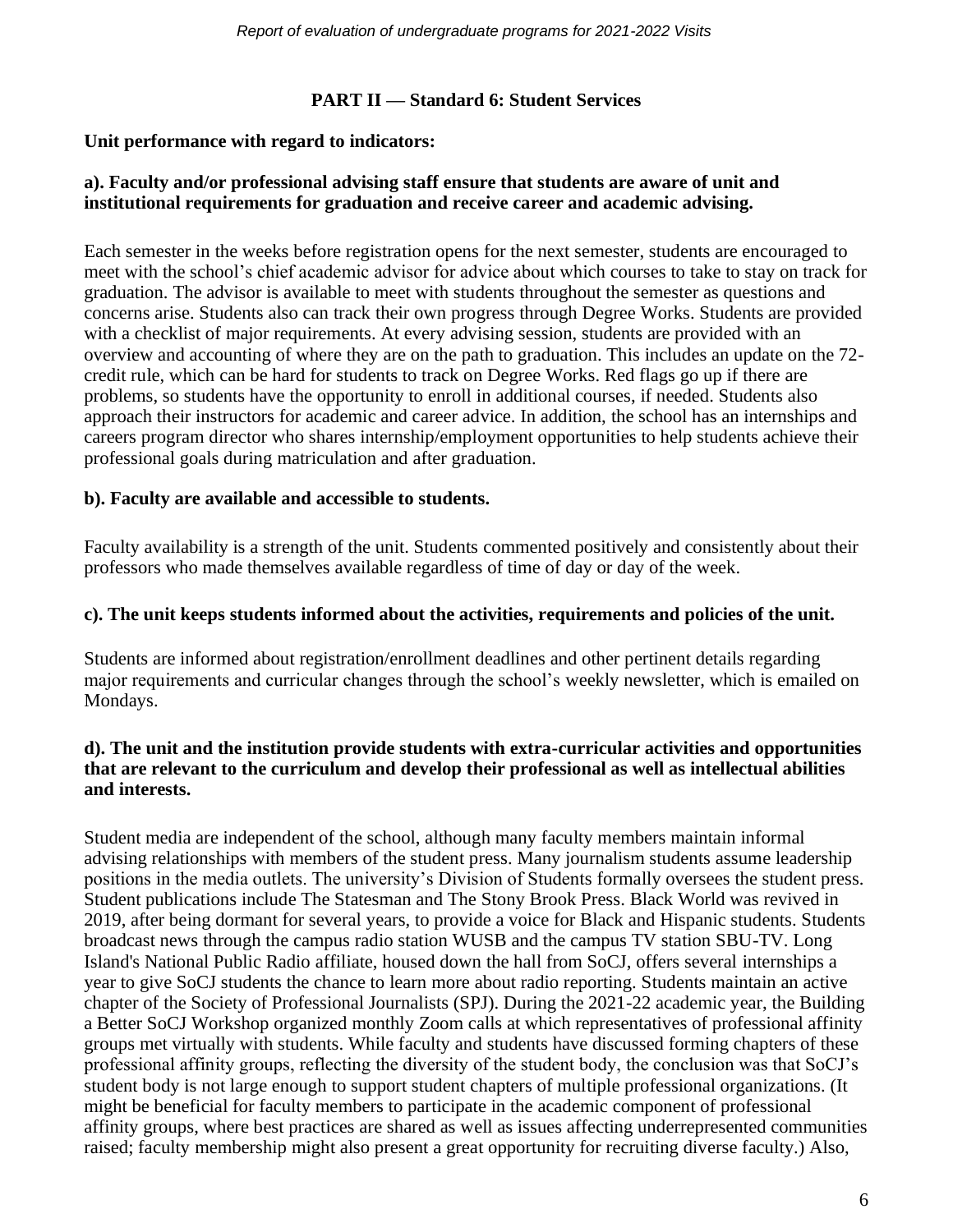faculty have organized Professional Fridays, a trip to a working newsroom in New York City, where students talk to professional journalists, including Stony Brook alumni, and see how they work. In the past, students have visited BuzzFeed, *60 Minutes*, *Cosmopolitan* magazine, Vice, and CBS News. During the COVID-19 pandemic, virtual Professional Fridays were organized with journalists from Politico, the *New York Times*, CNN, and other outlets. SoCJ students have regularly covered Election Day, during both presidential elections and midterms. In Fall 2021, a voluntary broadcast workshop opened that runs for two hours every Friday. Students cover the campus community and produce a broadcast report.

### **e). The accredited unit must gather, maintain and analyze enrollment, retention, graduation rates and other aggregate information for improving student services and reducing barriers to student success. The unit annually publishes retention and graduation information on its website.**

A staff assistant is responsible for coordinating SoCJ recruitment efforts and also monitors retention and graduation rates, with data and insight provided by the university's Office of Institutional Research, Planning and Effectiveness. The staff regularly updates the dean, associate dean for finance and administration and communications manager when new data are available. The faculty at large also receive updates at regular meetings. Graduation and retention information is published online.

# **SUMMARY:**

Faculty and professional advising staff provide students with career and academic advising and work to make students aware of requirements for graduation. Faculty make themselves available to students. Students receive a weekly emailed newsletter to inform them of activities, requirements and policies of the unit. Students also have extra-curricular activities and opportunities that are relevant to the curriculum and develop their professional as well as intellectual abilities and interest. The unit gathers, maintains and analyzes enrollment, retention, graduation rates and other aggregate information for improving student services and reducing barriers to student success.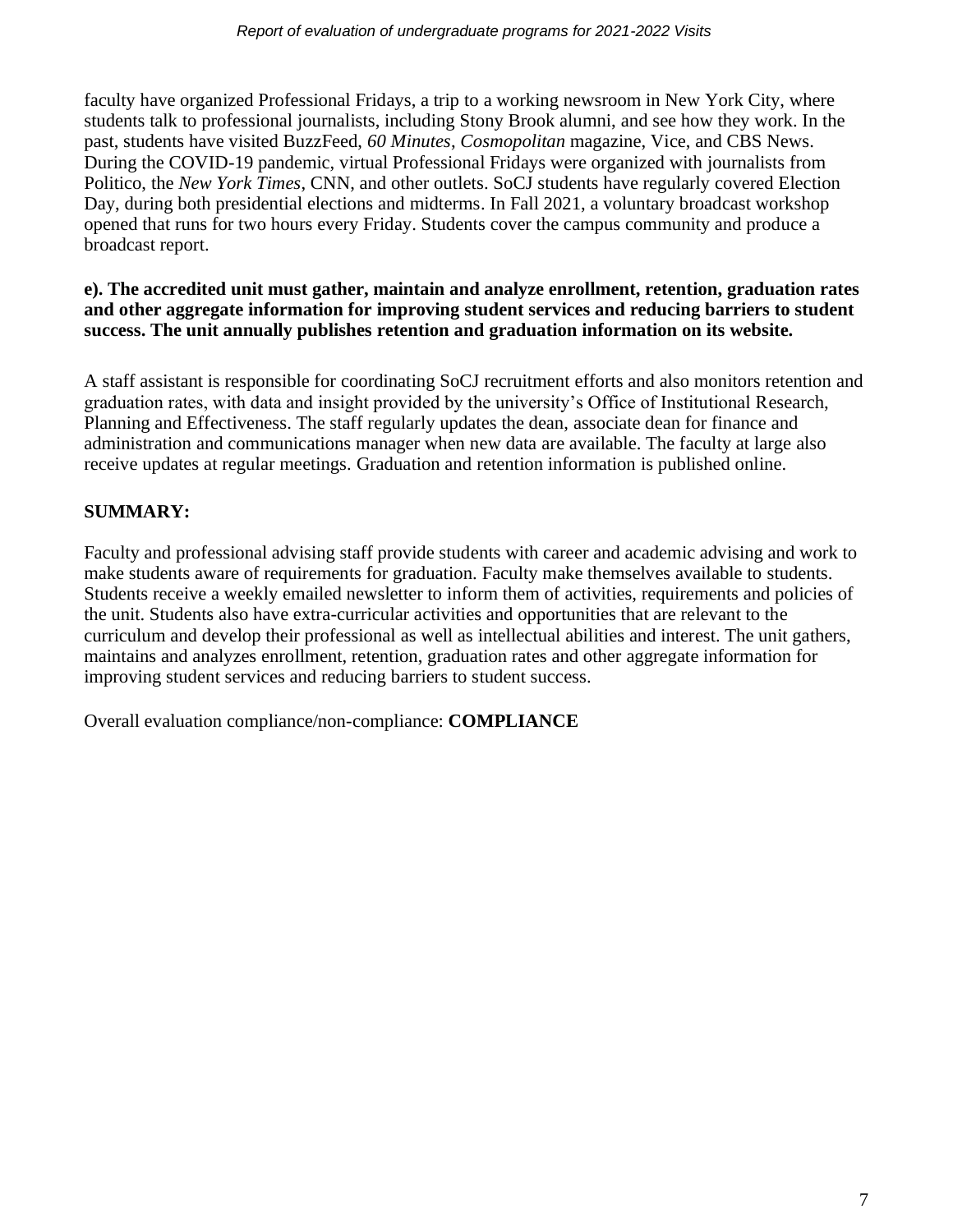# **PART II — Standard 7: Resources, Facilities and Equipment**

### **Unit performance with regard to indicators:**

## **a). The unit has a detailed annual budget for the allocation of its resources that is related to its long-range, strategic plan.**

Budget difficulties led to the change in leadership and direction of the school two years ago. The school was spending twice as much per student as the campus average. The new dean took several steps to bring in more revenue and reduce expenses: creating a new undergraduate degree program in mass communication; creating two master's programs and a graduate certificate program; creating a public speaking course that generates revenue through general education credit hours; eliminating courses with low enrollment; and reducing the number of adjuncts. By bringing the Alda Center under the School of Communication and Journalism tent, the dean was able to tap Alda personnel in finance and other areas who provide that support for journalism as well. To achieve the goals of the strategic plan, the dean and some faculty have launched fund-raising initiatives that will help realize these goals. Administrators and others across campus saluted the dean's fund-raising prowess and development of strategic partnerships.

### **b). The resources that the institution provides are adequate to achieve the unit's mission. The resources are fair in relation to those provided other units.**

The university provides a base appropriation to all academic units. Deans and their budget managers meet quarterly with the provost and his budget team. During the pandemic, budget requests required additional review at the presidential level. That has now eased, and the school has received approval to post two new openings for assistant professors in science and climate communications. Salary increases of 3% a year are mandated by the union contract but not covered by increased state appropriation or tuition. The school has planned to absorb those costs without having to eliminate any positions.

A new system of tuition sharing promises to bring more support to units that perform well. The school believes it will benefit from this by growing its undergraduate and graduate programs. The self-study says, "Overall, the school is resourced equitably within" the university.

### **c). The facilities of the unit enable and promote effective scholarship, teaching and learning.**

The television studio and control room are well designed and equipped. The studio is of standard design and the set is certainly adequate. A DIY podcasting space occupies one corner of the studio. Audio control is in a room separate from the main control room, which is spacious and equipped with Ross hardware and software, including a recent upgrade to the Inception scripting and prompting system. The operation has a backpack unit for live field remotes. In addition to the five dedicated workspaces in the control room, there is stadium seating for at least 12 observers.

The school houses the Long Island bureau of the local NPR member station. The transition from a site off campus happened in January of 2020, then COVID hit. Operations continued through the unusual circumstances. Both the news director and assistant news director are adjuncts in the school and teach the capstone course, among others. They say their number one goal is to identify good candidates in their classes whom they can groom to enter the NPR/public media system. In six years, they have trained approximately 75 interns, seven of whom have made the transition into the NPR system, with others going on to related careers. The assistant news director is also involved with building a digital platform to showcase professionally curated student work.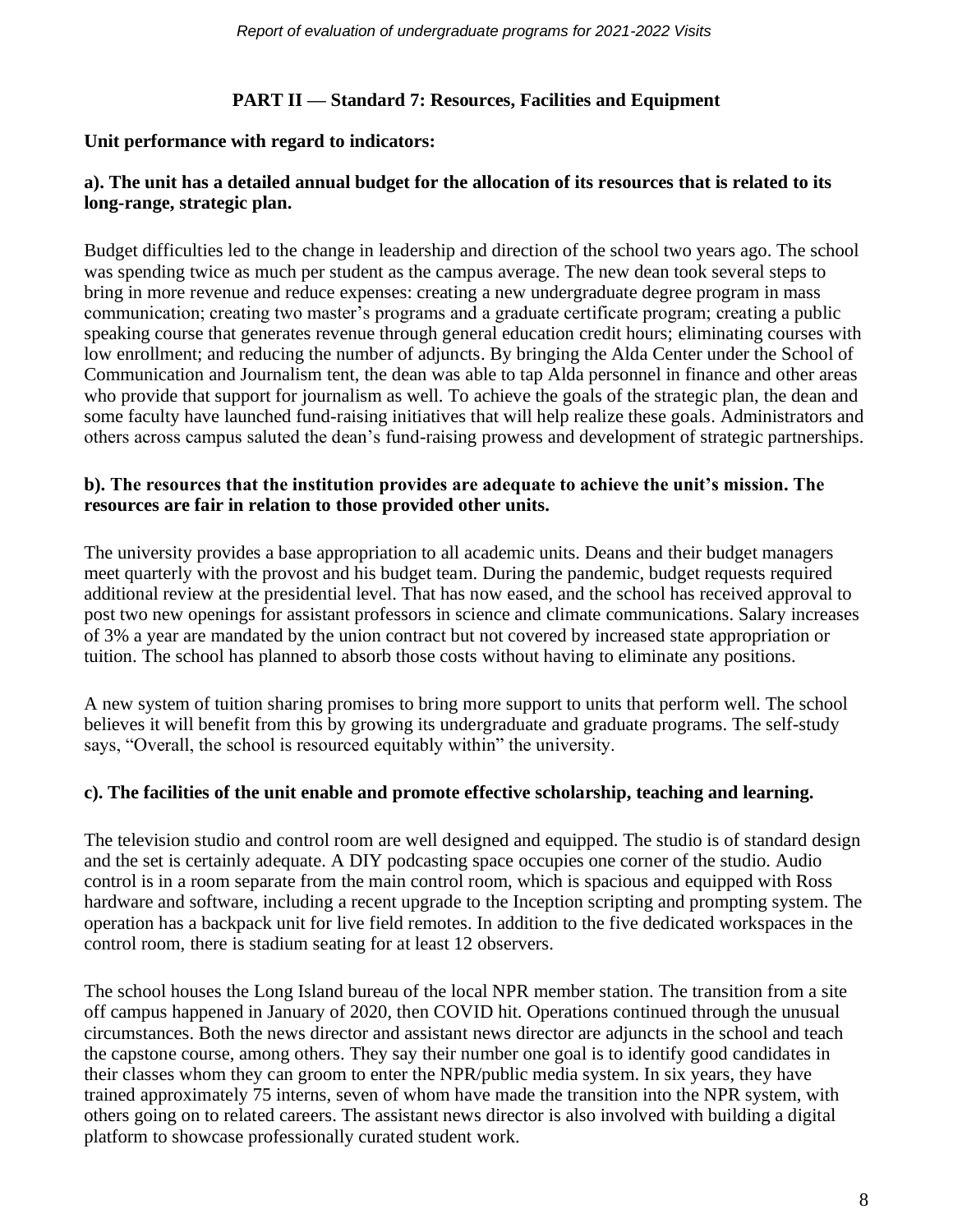# **d). The institution and the unit provide faculty and students with equipment or access to equipment to support its curriculum and the research, creative and professional activities of the faculty**.

The equipment room contains 15 Pro Video cameras and at least 30 DSLR kits for check out. Five paid student workers handle check in and check out, working a total of 40 hours per week. Students must store the gear in lockers provided in one of two newsrooms and are not allowed to take it into their dorms. The cross-platform newsroom system includes the Adobe suite (upper and lower newsroom) with a total of 38 workspaces, along with five professor stations between the two rooms. Only students in the school can access the newsrooms and they can do so 24/7 with swipe cards. Several students pointed to this as a major plus allowing them to work at their pace and on their timing in the facilities. Classes take place in the facilities Monday – Thursday, with a weather-oriented (pre-taped) program on Mondays, a general news video program (live) on Fridays and video updates on Tuesdays and Thursdays. One of the rooms also contains a booth for recording audio tracks and the equipment room contains two work stations used solely for dropping video clips into the system.

In addition to the two newsrooms, the unit has direct control of one other teaching space, located in the building where administrative and faculty office are housed. The studio space and newsrooms are about a five-minute walk from this building. For all other space needs, the unit must depend on other rooms controlled by the university.

# **e). The institution and the unit provide sufficient library and information resources to support faculty and student research and professional development.**

The school's offices are housed in the campus library, which contains an impressive array of resources.

# **SUMMARY:**

The school is budgeted adequately and has developed a strategic plan that will help add resources. The unit is adequately equipped and is in position to move forward with more robust training on the various forms of media technology, now that students have returned to campus and the challenges of teaching skills in a remote environment are, for the most part, behind us.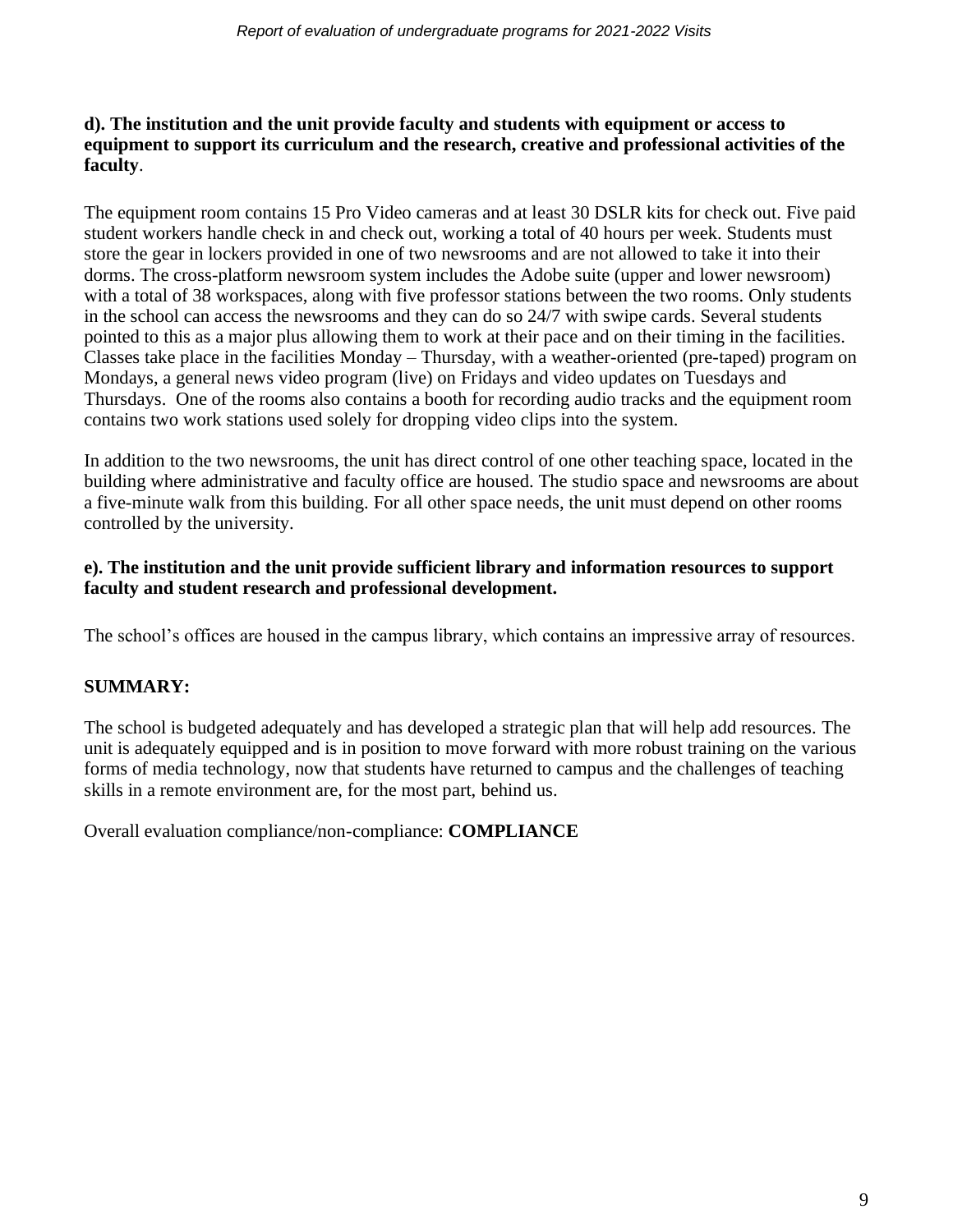### **PART II — Standard 8: Professional and Public Service**

### **Unit performance with regard to indicators:**

### **a). The unit consults and communicates regularly with its alumni and is actively engaged with alumni, professionals and professional associations to keep curriculum and teaching, whether onsite or online, current and to promote the exchange of ideas.**

Faculty keep in touch with professional contacts and alumni. In addition to the regular alumni newsletter, SoCJ alumni also communicate with each other within a private Facebook group, and receive regular updates from the director of internship and careers, who maintains a Google Group listserv about journalism jobs and career guidance. Faculty have also brought alumni back for a number of career panels. The SoCJ's Alumni Advisory Board meets monthly, and the Professional Advisory Board, which includes several Stony Brook alumni, meets two to four times a year.

### **b). The unit provides leadership in the development of high standards of professional practice through such activities as offering continuing education, promoting professional ethics, evaluating professional performance, and addressing communication issues of public consequence and concern.**

The Center for News Literacy offers a variety of programs and resources for communities beyond Stony Brook campus. Through its Institute for News Literacy Education, center staff provide training, resources, and funding to Long Island school districts with the goal of integrating news literacy lessons into the required curriculum of every middle school and high school student. The Center offers professional development workshops for educators and librarians, public programs through local libraries, and a free online course called Making Sense of the News, which has been taken by almost 10,000 active learners. The Center also hosts an annual Summer Academy for educators. In collaboration with Stony Brook's School of Professional Development, the Center offers five-week, self-paced, credit-bearing workshops for educators on the Principles of News Analysis and News Awareness and Engagement.

### **c). The unit contributes to the improvement of journalism and mass communication as academic disciplines by supporting the faculty's involvement in academic associations and related activities.**

Faculty and staff members are encouraged to join academic associations. And many serve on association boards. For example, a professor is a board of director of the IALJS (International Association for Literary Journalism Studies); another is a member of the board of the Journalism & Women Symposium; and another professor is the vice president of print in the New York Association of Black Journalists.

### **d). The unit contributes to its communities through unit-based service projects and events, service learning of its students and civic engagement of its faculty.**

The school hosts a number of guest speakers every year, for its My Life As… Speaker Series, the Marshall R. Loeb Lecture Series and the Marie Colvin Distinguished Lecture Series. Whether in person or virtual, these talks are free and open to the public. The [Alan Alda Center for Communicating Science](https://aldacenter.org/) works to enhance understanding of science by helping train scientists and health professionals to communicate more effectively with the public, public officials, and the media. Faculty members organize conference presentations, professional development workshops, and webinars throughout the country. The center has brought workshops to the National Science Foundation in Washington, D.C.; the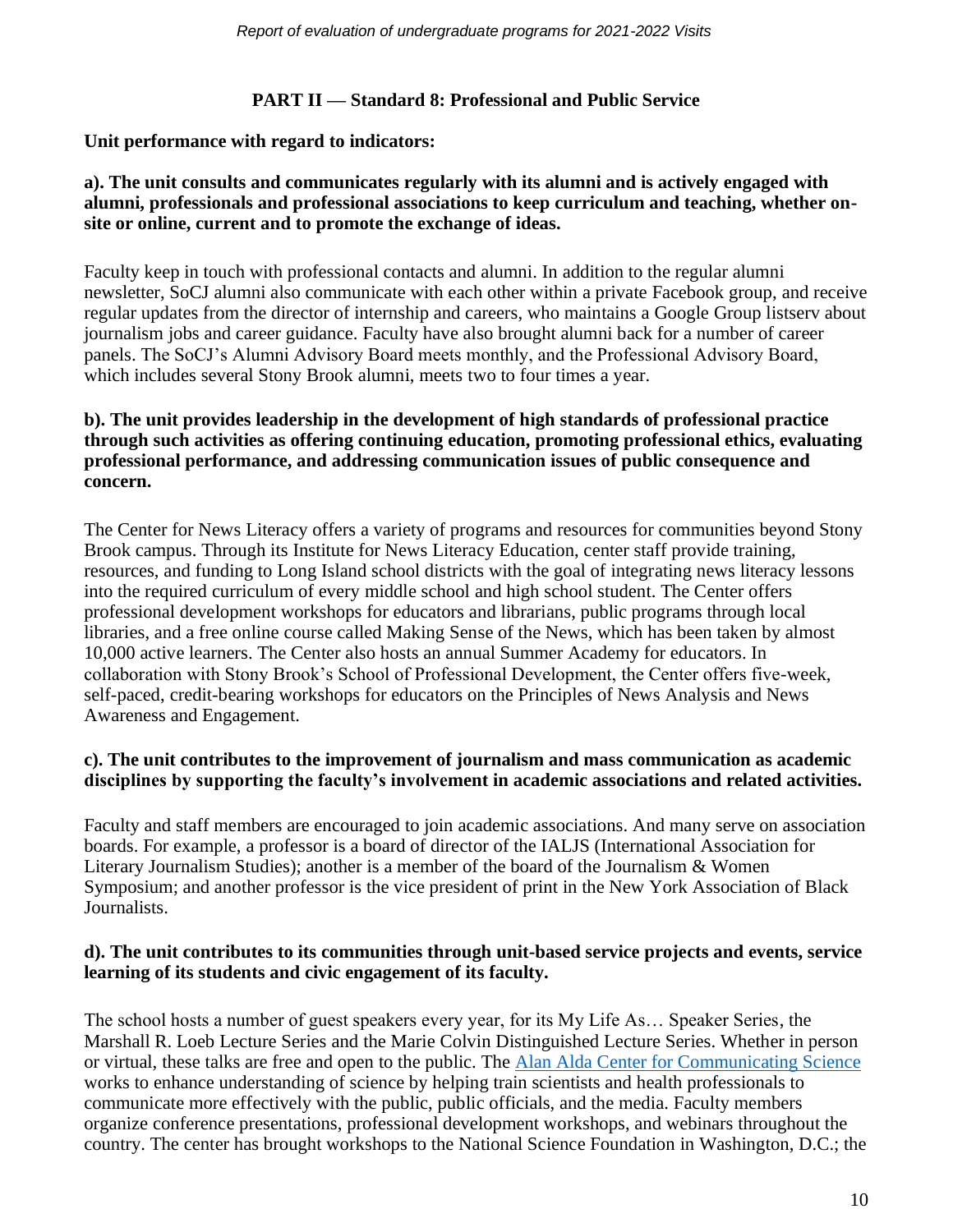Breast Cancer and Environment Research Program Conference in San Francisco; the Second Science Festival in San Juan, Puerto Rico; Stanford University; NASA; and the United States Army, among many other institutions. The Alda Center has a fully donor-funded Women in STEM Leadership Program with a goal to empower and support women and other underrepresented populations in science, engineering, math and other research fields to thrive in their careers and to contribute as leaders, mentors and role models to others. Center staff also developed a free online course Connect with Diverse Audiences During a Public Health Crisis. In addition, SoCJ consults regularly with its Professional Advisory Board. Every summer, board members to review a selection of student projects made for the capstone course, JRN 490: Senior Project. Board members gauge student success in terms of meeting or exceeding the goals of this final course. The advisory board is made up of journalism and mass communication professionals, as well as businesspeople, academics, and Stony Brook University alumni.

SoCJ faculty, WSHU and students collaborated on a series of stories on Long Island's Pine Barrens Preserve, a large stretch of pine forests that have been protected, by law, since 1993. Students also produced a series of stories on the history and legacy of slavery on Long Island, for which students won several Hearst Awards, a Long Island Media Fair Award, and the student Edward R. Murrow Award from the Radio Television Digital News Association (RTDNA). Students also produced the website Stony Brook Transformed, which features their reporting on how the university and hospital confronted the coronavirus.

### **e). The unit supports scholastic journalism through such activities as faculty workshops, visiting lectures and critiques of student work.**

The school has held the Robert W. Greene Summer Institute for High School Journalists since 2009 and, despite the pandemic, even held it virtually in 2020 and 2021. Supported by donations and foundation grants, the program brings teens to campus for a week of intensive news reporting in the school's multimedia newsroom and television studio and control room. The program reserves 50 percent of its places for students from underserved communities. Several alumni and students told the site team that they had participated in the "Greene Team, and were inspired by that experience to apply to Stony Brook and the School of Communication and Journalism.

After initially developing an undergraduate course in how to discern reliable news and information, the Center for News Literacy helped adapt its curriculum for middle school and high school students. In 2018, it created the Long Island Institute for News Literacy Education to serve districts in three ways: train teachers, help adapt its curriculum, and help develop complementary programs for families. The Institute's Summer Academy has trained 125 teachers in the past three years from more than a dozen districts. It has also developed ongoing partnerships with a series of demonstration or "lighthouse" districts that have agreed to integrate elements of the curriculum into the required instruction of all students and assess the results. The goal is for these districts to develop replicable models that can be adopted across the region and state. The Institute is working with six such districts in Fall 2021 with a population of nearly 25,000 students, including several diverse districts. The Institute's goal is to help teach 100,000 students within the next five years. The Institute's work has been supported by more than \$600,000 in grants and contributions.

The school also took over hosting the Broadcast Awards for Senior High (BASH), an annual event that is part awards ceremony and part learning conference for Long Island high school educators and students. The most recent BASH event was held virtually on April 30, 2021.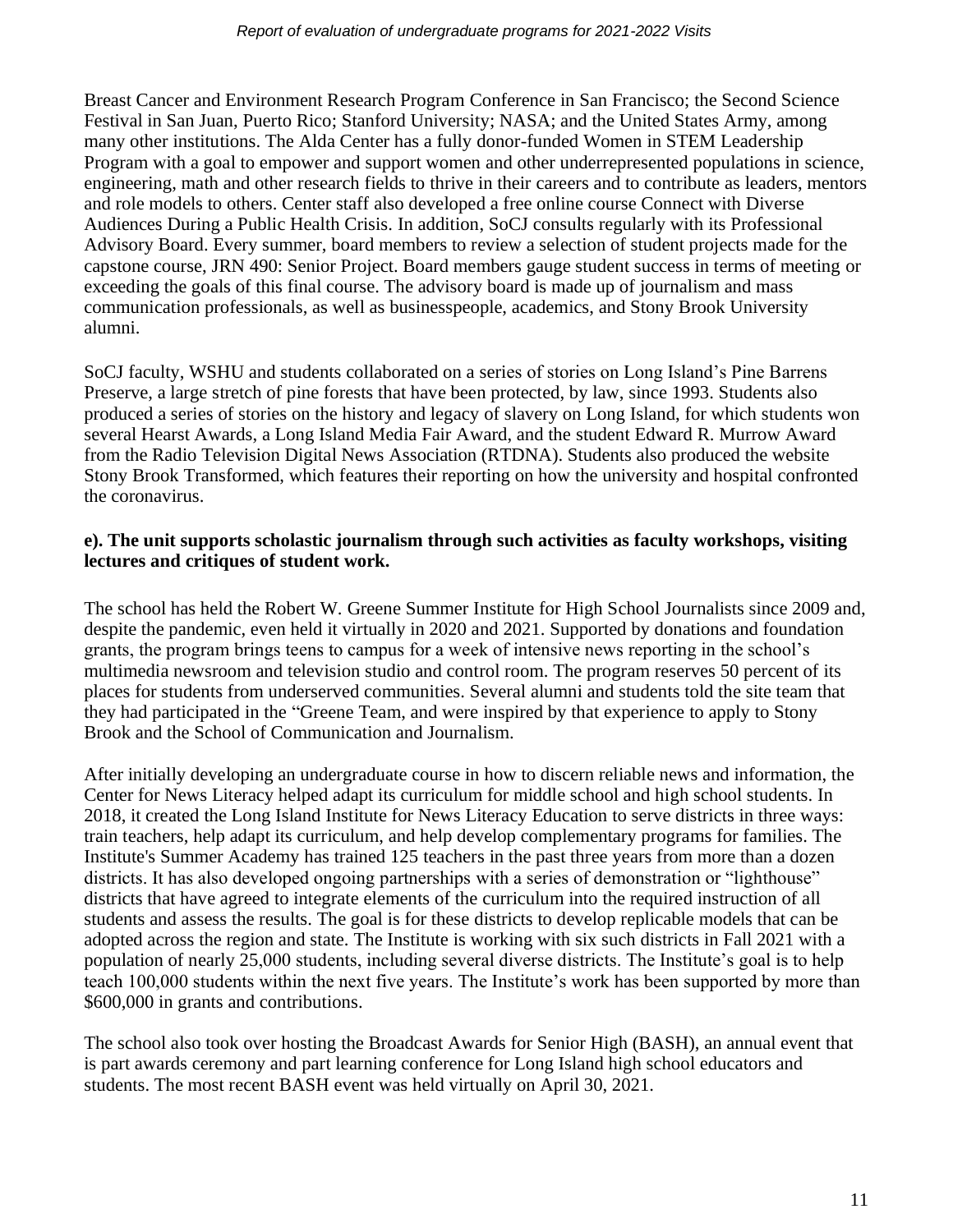# **SUMMARY:**

The unit communicates regularly with its alumni and is actively engaged with professionals and professional associations to keep curriculum and teaching current. The unit provides leadership through such activities as offering continuing education and promoting professional ethics. It supports faculty involvement in academic associations and related activities; and contributes to its communities through unit-based service projects, events and faculty workshops. Its three centers serve the public through programs that educate and inspire.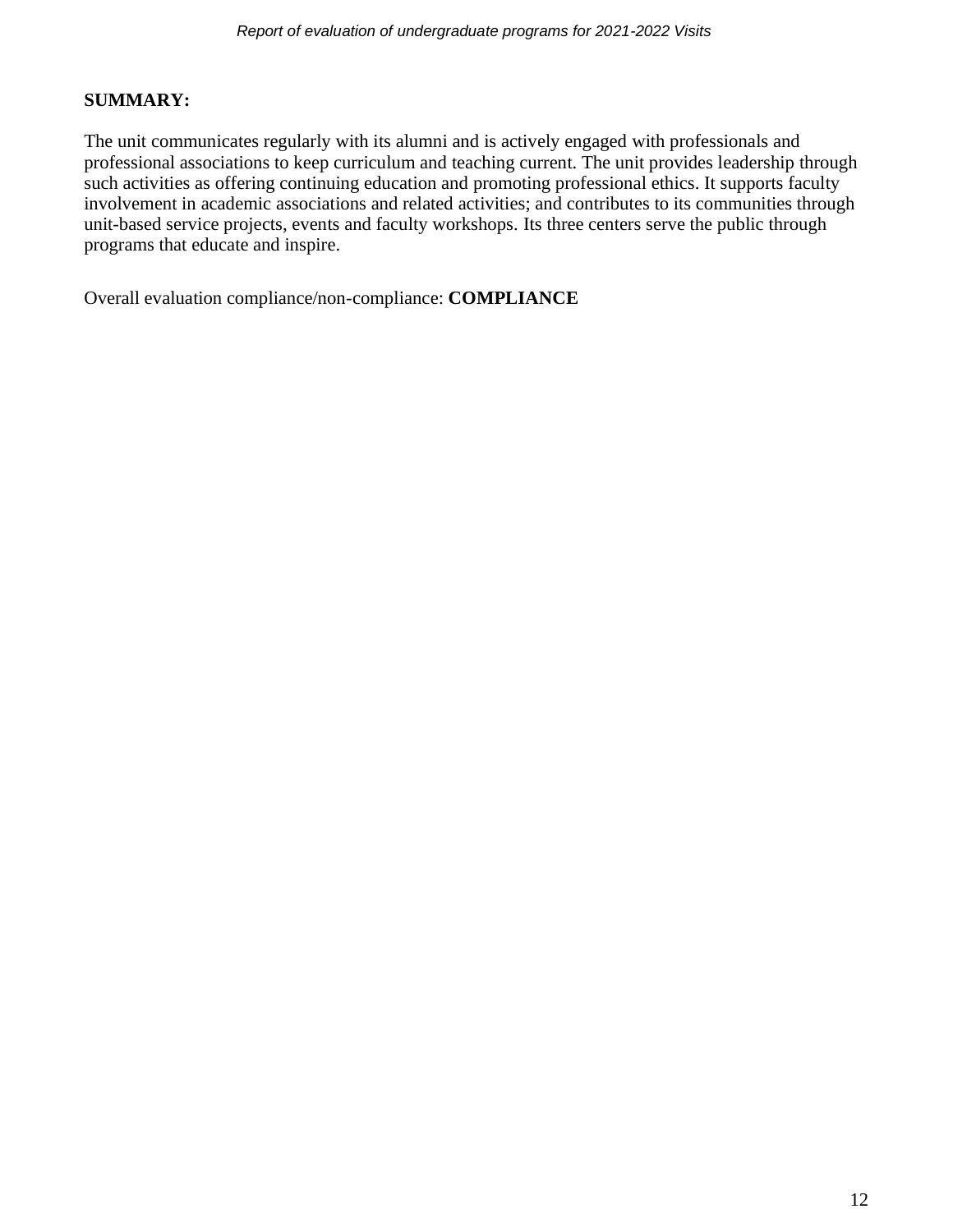# **PART II — Standard 9: Assessment of Learning Outcomes**

### **Unit performance with regard to indicators:**

*The Accrediting Committee and Council seek site-team reports on assessment that are appropriately detailed for a judgment on compliance that is informed, fair and consistent from one team to another. Please respond to each of these questions in your report on indicators (a), (b) and (c):*

### **a). The unit defines the goals for learning that students must achieve, including the "Professional Values and Competencies" of the Council.**

• Who is in charge of the assessment program (e.g., administrator, sequence coordinator or faculty committee)?

• How has the unit verified that core and required courses cover all 12 of ACEJMC's professional values and competencies?

• How has the unit ensured that the syllabuses for these courses state learning outcomes that address the values and competencies appropriate for each course?

The school has had a written assessment plan since Spring 2013, which was most recently revised in Spring 2021 as the school was adopting a new strategic plan, and new curriculum with new degree programs. In 2019 the school formed the Program Evaluation Committee, a standing committee that meets monthly to oversee surveys and the collection of other data to share with administration and faculty. The committee is chaired by an affiliated faculty member from the Alda Center who is an expert in curriculum design and program assessment. The committee includes faculty, staff and a student representative. Administrators and faculty use the feedback collected by the committee to shape the curriculum.

The self-study includes a chart that maps which courses include each of the 12 ACEJMC competencies. All 12 competencies are included, usually in multiple courses throughout the four years of study. All syllabi are required to include the 12 competencies.

In the assessment plan, the school includes these goals for the curriculum:

- o Follow, appreciate, and discuss complex current events.
- o Understand the entire landscape of modern media and how it might change in the future.
- o Produce professional-level work, whether in print, on video or on air, or a multimedia package that includes all of these elements.
- o Produce a wide variety of types of professional work of impact, such as breaking news, in-depth investigations, long-form narrative pieces, documentary films and full-length podcasts.
- o Produce work valued by the world's top media outlets, such as NPR, The Washington Post, Buzzfeed, CNN, or the New York Times.
- o Take leadership roles in any communications profession.
- o Work as productive and valued members of any team

### **b). The unit has a written assessment plan that uses multiple direct and indirect measures to assess student learning.**

- What direct measures of assessment does the unit use, where in the curriculum and when?
- What indirect measures does it use, where and when?
- Are these measures effective for assessing ACEJMC's professional values and competencies?

The plan calls for these direct measures: internship evaluations by the workplace supervisor and a faculty supervisor; successful fulfillment of the university's upper division writing requirement, as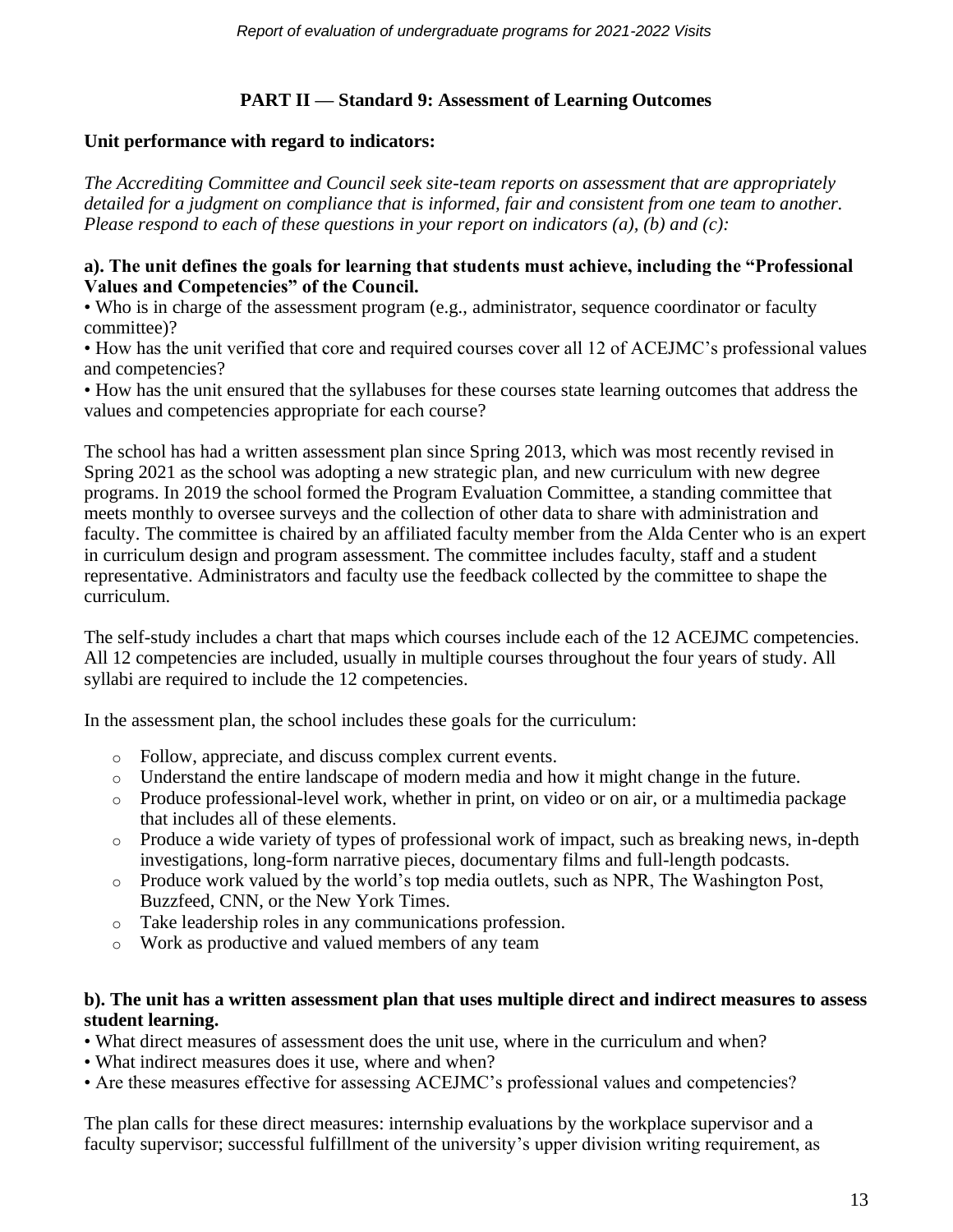determined by the undergraduate director's evaluation of two examples of lengthy articles, term papers or independent research; evaluations by members of the school's Professional Advisory Board of a sample of work produced in the senior project capstone course.

Indirect measures are: data on retention and graduation rates; student course evaluations that ask students to identify one significant course outcome and to explain whether that outcome was achieved; student awards; exit surveys of graduating seniors; surveys of alumni one year to 18 months after graduation; surveys of alumni three years after graduation; tracking alumni achievements.

The direct measures are adequate to assess how well students are mastering the competencies as they progress through the curriculum. The indirect measures would be more valuable if a greater rate of student and alumni participation could be achieved. A test early in students' time in the school to benchmark knowledge and skill levels followed by a test before graduation could provide insight into how much progress students are making.

### **c). The unit collects and reports data from its assessment activities and applies the data to improve curriculum and instruction.**

• How does the unit collect and analyze the findings and identify unsatisfactory learning of specific values and competencies?

- What specific values and competencies had graduating classes not mastered satisfactorily?
- How does the unit decide how to address these areas of concern and what actions did it take to do so?
- How does the unit evaluate whether its actions overcame the weaknesses in student learning and what were the results?

• Was the program of data analysis and action effective for identifying and overcoming unsatisfactory student learning?

When the new dean took office in 2019, she initiated a wide-ranging assessment of the school, its curriculum and learning outcomes. That led to development of the new curriculum by the Curriculum Committee that included a review of student and alumni surveys, senior projects and assessments of those projects by the Professional Advisory Board. Based on that input, the faculty created a new required course, Global Issues in Journalism.

In Spring 2019, the Student Advisory Board solicited opinions from students and received 127 responses. They shared the results with the Curriculum Committee, which adopted many of the recommendations.

The Program Evaluation Committee was formed in 2019 to ensure ongoing program assessment and informed curriculum revision. In 2019, the committee worked with a consultant to establish a framework to evaluate new graduate programs and then extended the framework to all academic programs. In 2021, the committee revised the exit survey to align with curriculum revisions implemented in 2020.

During the summer of 2021, the Program Evaluation Committee summarized the results of surveys of exiting seniors and alumni one and three years after graduation and prepared an assessment report for the faculty, the first such report since 2015. The total number of respondents in each survey, which combined four semesters for the exit survey and two years for each of the alumni surveys, was fewer than 20. Recommendations for more instruction in digital skills and data journalism were highlighted, along with better career preparation.

The results were discussed at a September faculty meeting, with possible solutions mentioned, such as a career center in the school and more workshops and modules on career preparation and professional development.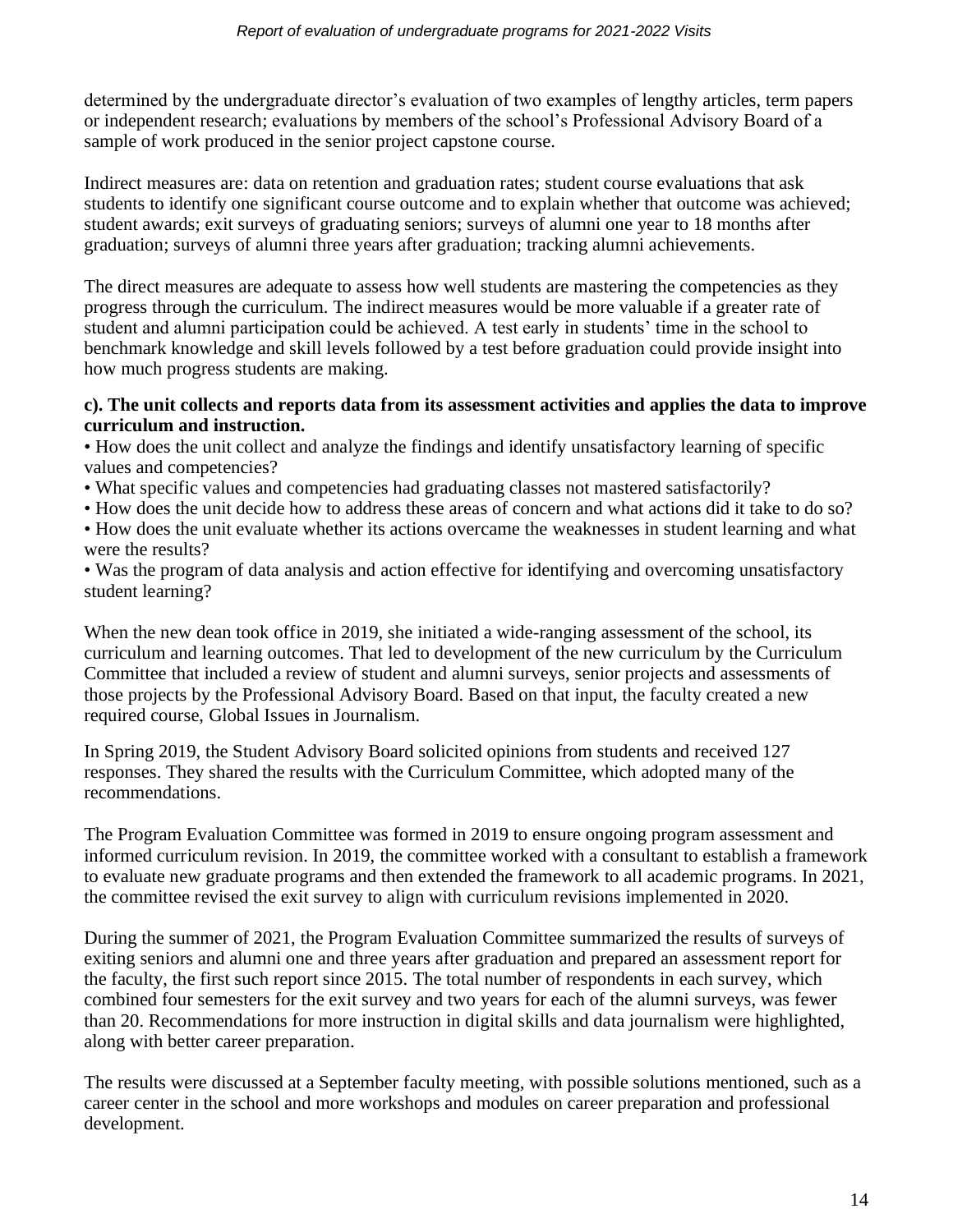When asked how assessment was conducted between 2015 and the current effort that began in 2019, those involved said they weren't aware of any effort to apply the direct or indirect results to curriculum revision. As one faculty member said, "The measures were in place, but the feedback loop was not in place."

### **d). The unit maintains contact with the alumni to assess these experiences in the professions and to provide suggestions for improving curriculum and instruction.**

The school has an alumni council that meets monthly. It maintains a database of alumni and distributes a newsletter to alumni once a semester. A staff member maintains social media accounts aimed at alumni on Facebook, Twitter and Instagram. The director of internships and careers maintains a Google Group for alumni and communicates as often as five times a week with information about job and career opportunities. Three faculty and staff members are graduates of the school. The Professional Advisory Board includes alumni who are asked to review a sampling of senior capstone projects for purposes of assessment.

## **e). The unit includes members of journalism and mass communication professions in its assessment process.**

The Professional Advisory Board consists of distinguished professionals from a variety of media. They include a vice president of MSNBC, a Bloomberg Media group publisher, the Newsday publisher, and a former CBS News vice president, among others. Selected board members have been asked to review a sampling of senior capstone projects for purposes of assessment. Their comments were included in the Program Evaluation Committee's 2021 assessment report to faculty and administration.

# **SUMMARY:**

Until two years ago, the school collected data from direct and indirect measures but did not analyze it or use it to shape curriculum. Even the new curriculum adopted after the new dean came in was not based on an analysis of the data collected. In addition, much of the data is from surveys with very low participation. With the first assessment report having been produced in the summer of 2021, there has been no time to initiate changes or to evaluate their effectiveness. The process begun in 2019 has made a promising start, but more time will be needed for the changes to be identified and implemented.